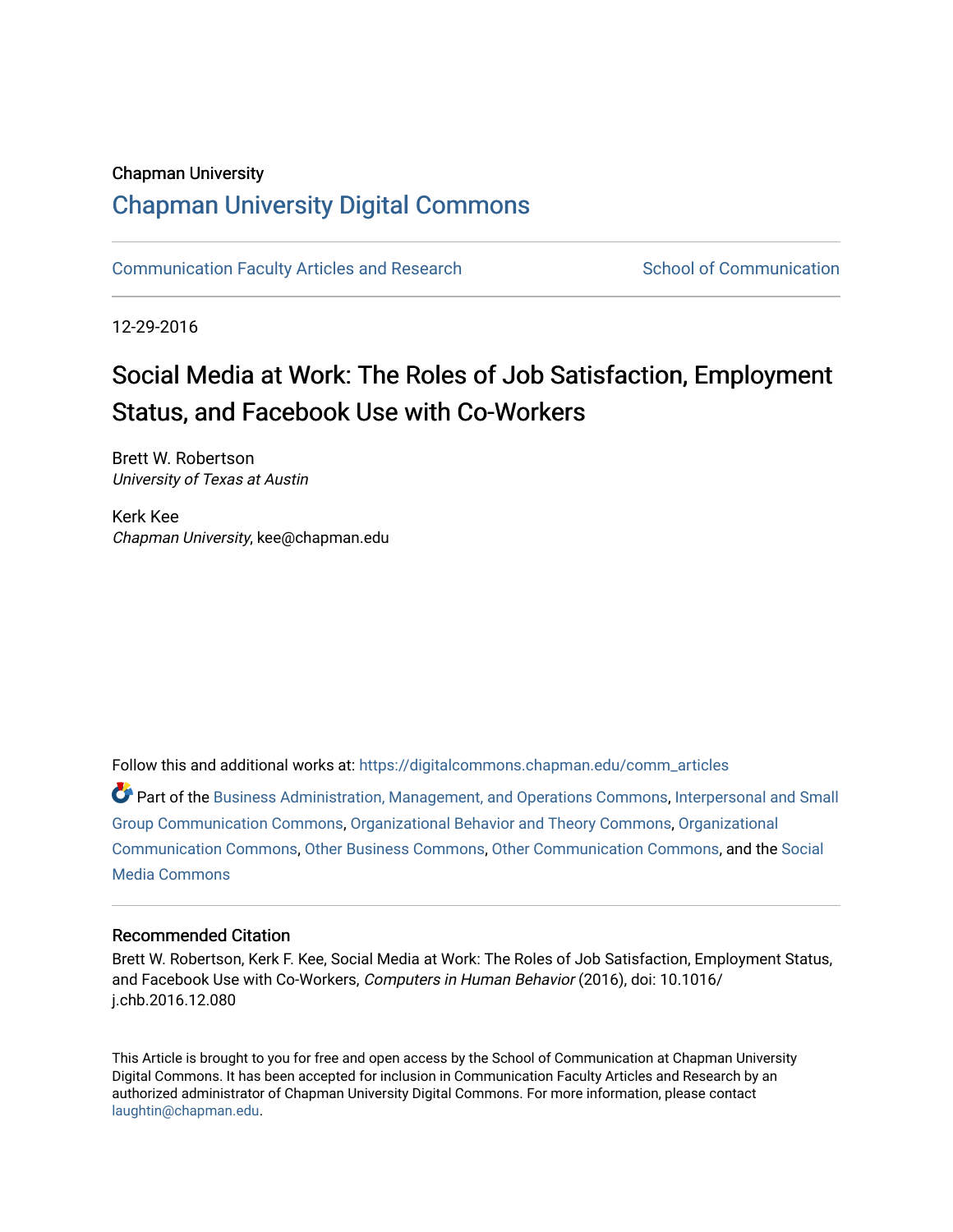## Social Media at Work: The Roles of Job Satisfaction, Employment Status, and Facebook Use with Co-Workers

#### **Comments**

NOTICE: this is the author's version of a work that was accepted for publication in *Computers in Human* Behavior. Changes resulting from the publishing process, such as peer review, editing, corrections, structural formatting, and other quality control mechanisms may not be reflected in this document. Changes may have been made to this work since it was submitted for publication. A definitive version will be subsequently published in Computers in Human Behavior. [DOI:10.1016/j.chb.2016.12.080](http://dx.doi.org/10.1016/j.chb.2016.12.080) 

The Creative Commons license below applies only to this version of the article.

#### Creative Commons License



This work is licensed under a [Creative Commons Attribution-Noncommercial-No Derivative Works 4.0](https://creativecommons.org/licenses/by-nc-nd/4.0/) [License](https://creativecommons.org/licenses/by-nc-nd/4.0/).

Copyright Elsevier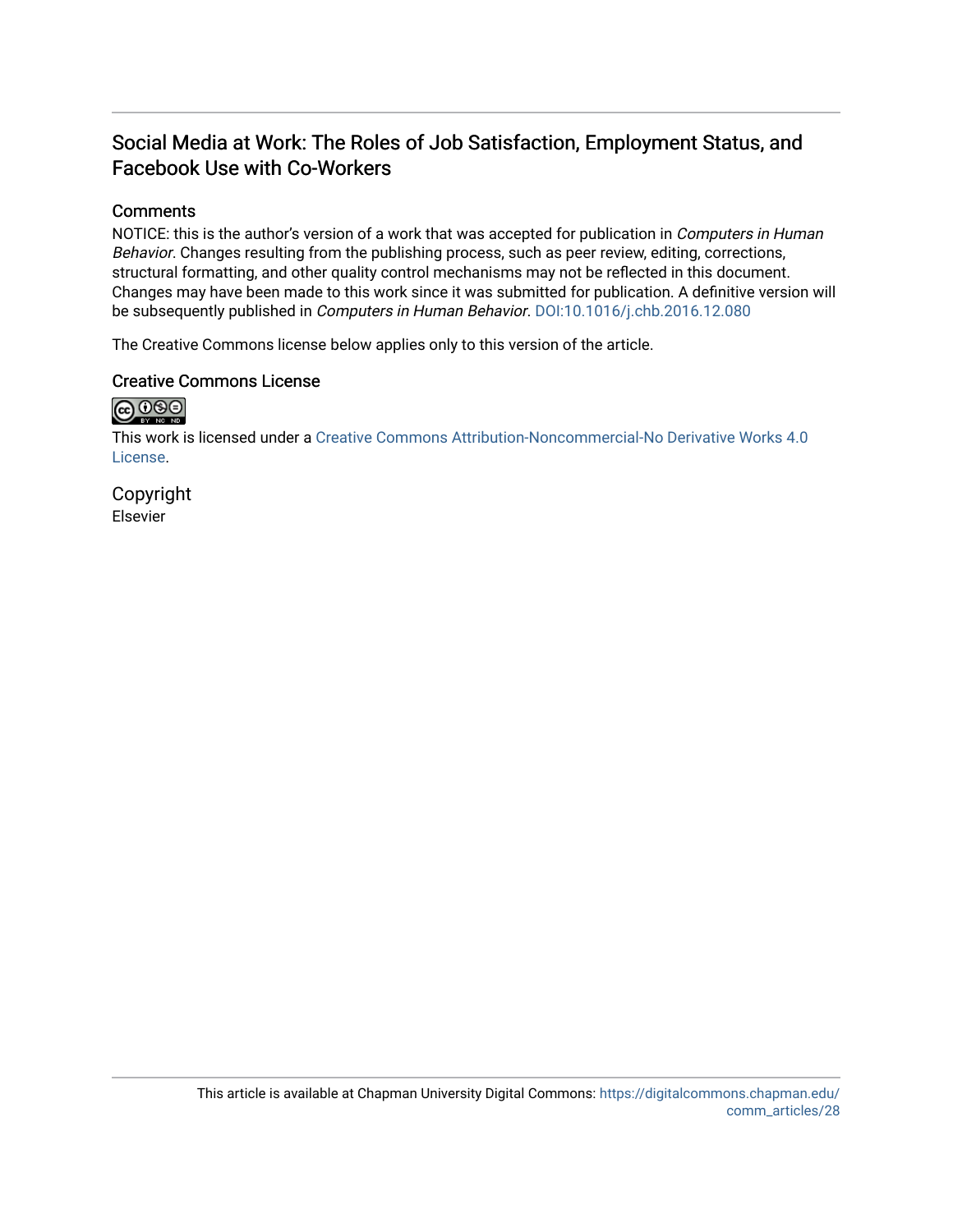# Social Media at Work: The Roles of Job Satisfaction, Employment Status, and Facebook Use with Co-Workers

#### **Comments**

NOTICE: this is the author's version of a work that was accepted for publication in *Computers in Human Behavior*. Changes resulting from the publishing process, such as peer review, editing, corrections, structural formatting, and other quality control mechanisms may not be reflected in this document. Changes may have been made to this work since it was submitted for publication. A definitive version will be subsequently published in *Computers in Human Behavior*. [DOI:10.1016/j.chb.2016.12.080](http://dx.doi.org/10.1016/j.chb.2016.12.080)

The Creative Commons license below applies only to this version of the article.

#### **Creative Commons License**  $\bigcirc$   $\circ$

This work is licensed under a [Creative Commons Attribution-Noncommercial-No Derivative Works 4.0](http://creativecommons.org/licenses/by-nc-nd/4.0/) [License.](http://creativecommons.org/licenses/by-nc-nd/4.0/)

#### **Copyright** Elsevier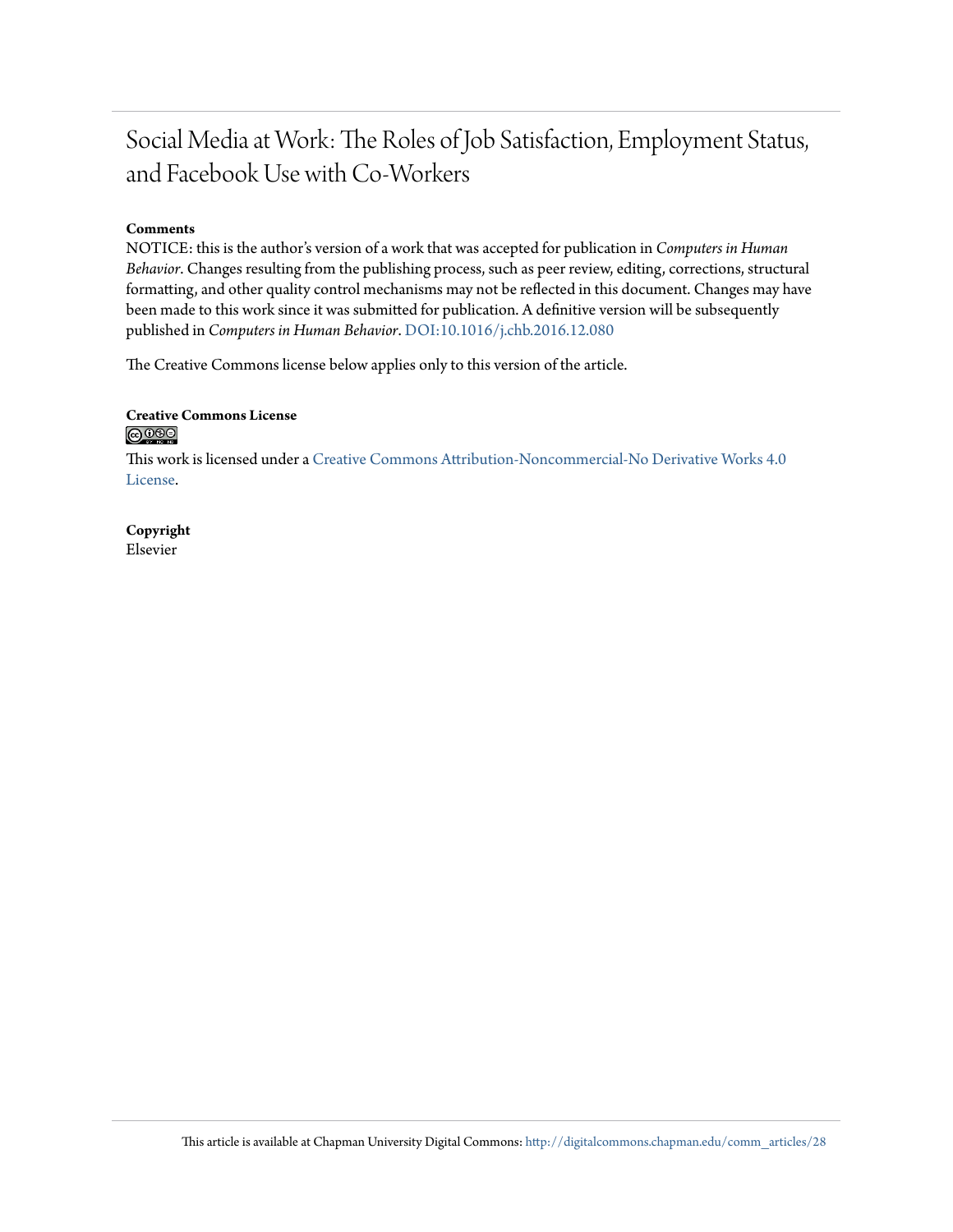# Accepted Manuscript

Social Media at Work: The Roles of Job Satisfaction, Employment Status, and Facebook Use with Co-Workers

Brett W. Robertson, Kerk F. Kee

| PII:          | S0747-5632(16)30909-8       |
|---------------|-----------------------------|
| DOI:          | 10.1016/j.chb.2016.12.080   |
| Reference:    | CHB 4690                    |
| To appear in: | Computers in Human Behavior |

Received Date: 06 August 2015

Revised Date: 20 December 2016

Accepted Date: 28 December 2016

Please cite this article as: Brett W. Robertson, Kerk F. Kee, Social Media at Work: The Roles of Job Satisfaction, Employment Status, and Facebook Use with Co-Workers, Computers in Human Behavior (2016), doi: 10.1016/j.chb.2016.12.080

This is a PDF file of an unedited manuscript that has been accepted for publication. As a service to our customers we are providing this early version of the manuscript. The manuscript will undergo copyediting, typesetting, and review of the resulting proof before it is published in its final form. Please note that during the production process errors may be discovered which could affect the content, and all legal disclaimers that apply to the journal pertain.

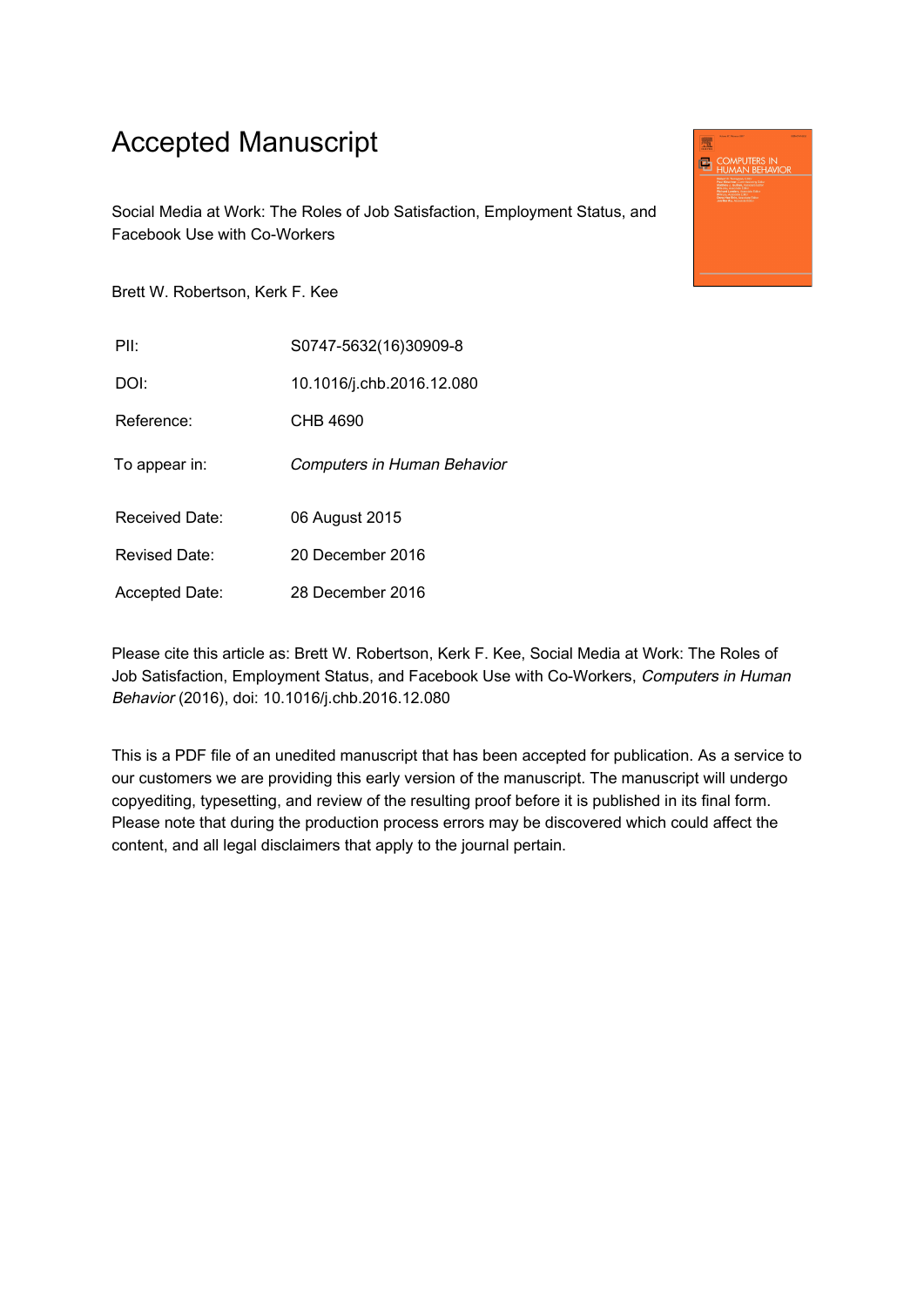### **Research Highlights**

Social Media at Work:

The Roles of Job Satisfaction, Employment Status, and Facebook Use with Co-Workers

- Job satisfaction is positively associated with time on Facebook with co-workers.
- Part time employees report the highest amount of time on Facebook with co-workers.
- Contract employees reported the highest degree of job satisfaction at work.
- Facebook can be an organizational strategy to promote job satisfaction at work.
- This paper highlights a positive outcome of Facebook use among co-workers.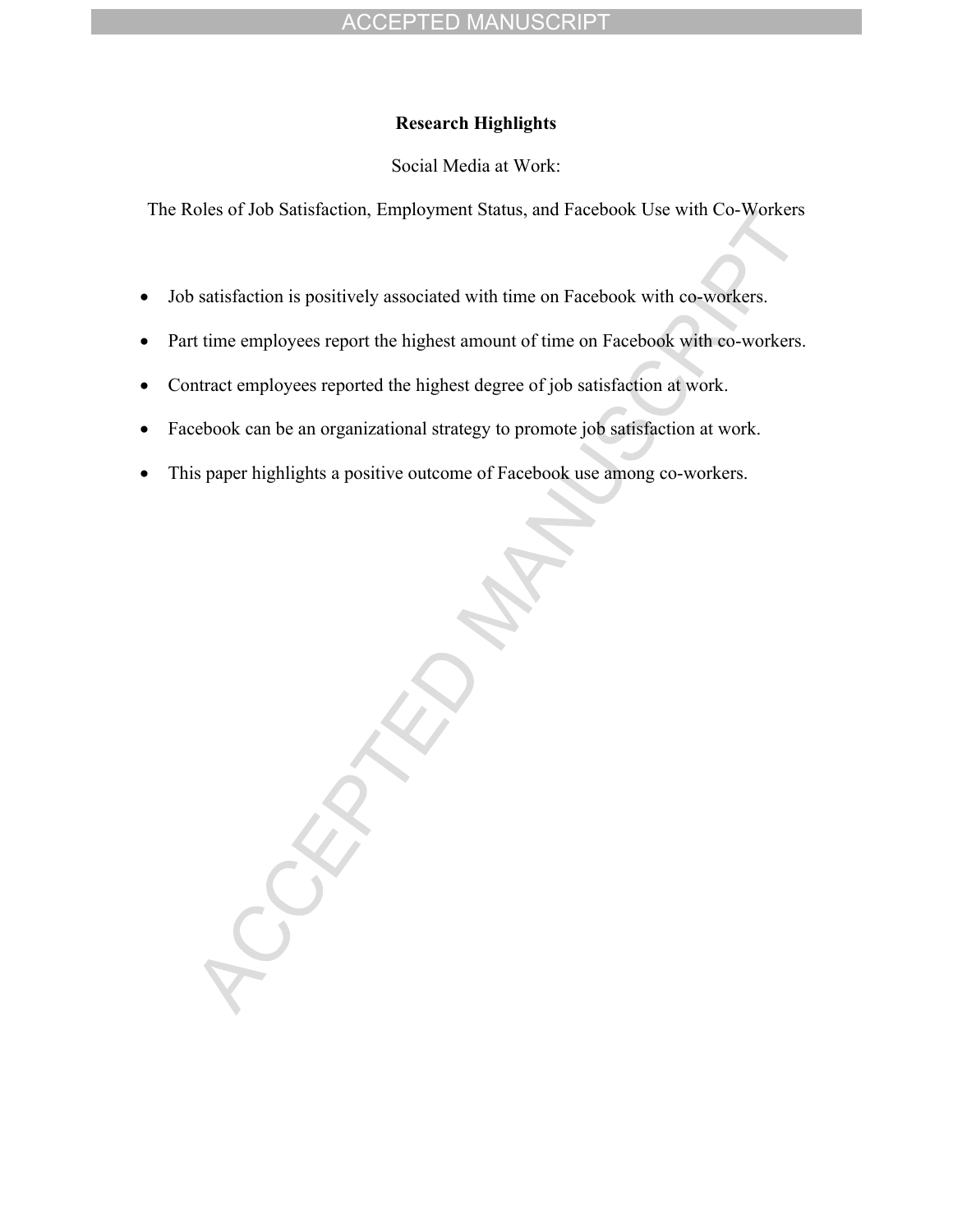### Running head: SOCIAL MEDIA AT WORK 1

Social Media at Work:

The Roles of Job Satisfaction, Employment Status, and Facebook Use with Co-Workers

Brett W. Robertson

Assistant Instructor, Department of Communication Studies,

The University of Texas at Austin

2504A Whitis Ave., #A1105, Austin, TX 78712

brettwilliam.robertson@gmail.com

&

Kerk F. Kee

Associate Professor, Department of Communication Studies,

Chapman University

1 University Drive, Orange, California 92866

619-757-3021

kerk.kee@gmail.com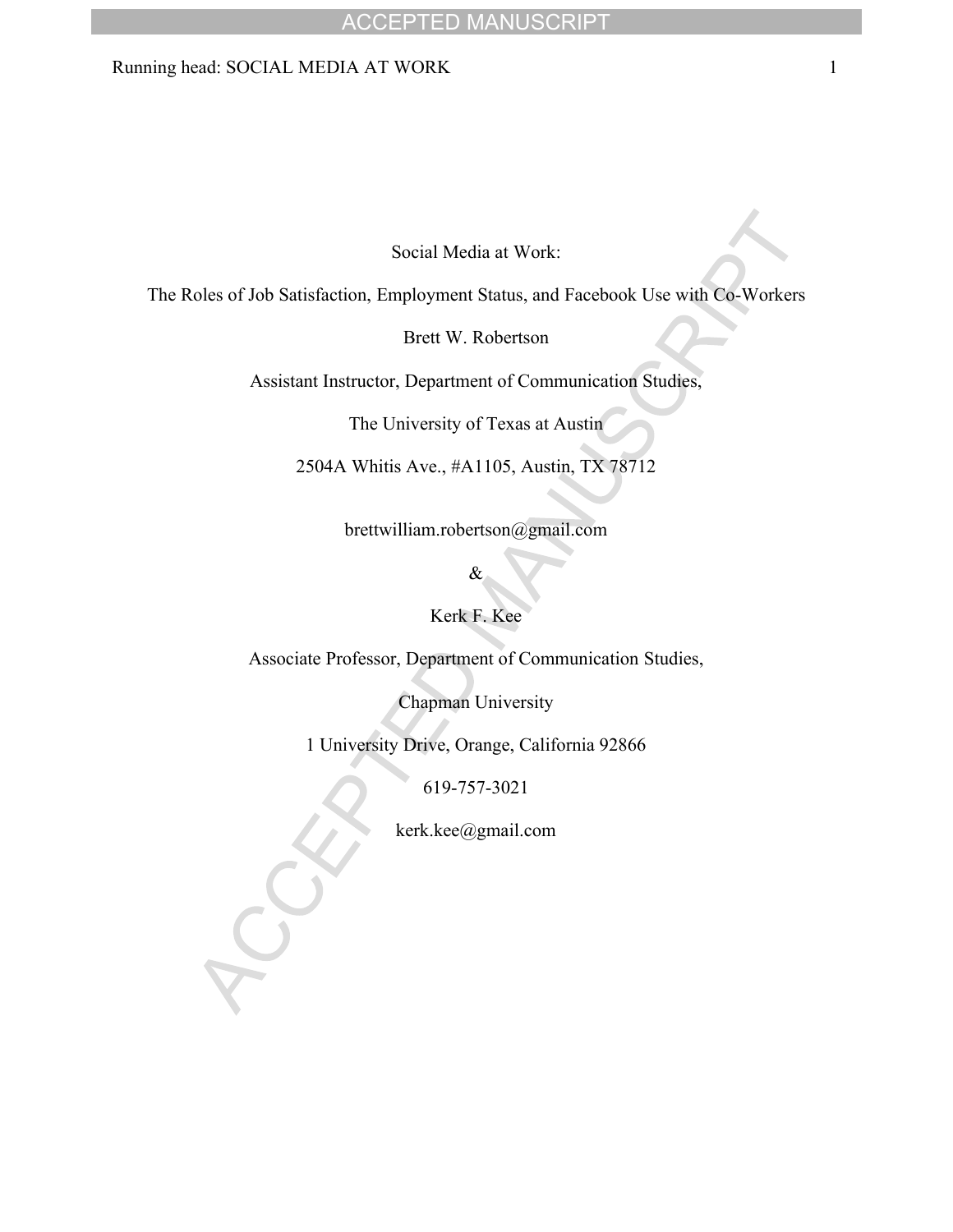### Running head: SOCIAL MEDIA AT WORK 1

Social Media at Work:

The Roles of Job Satisfaction, Employment Status, and Facebook Use with Co-Workers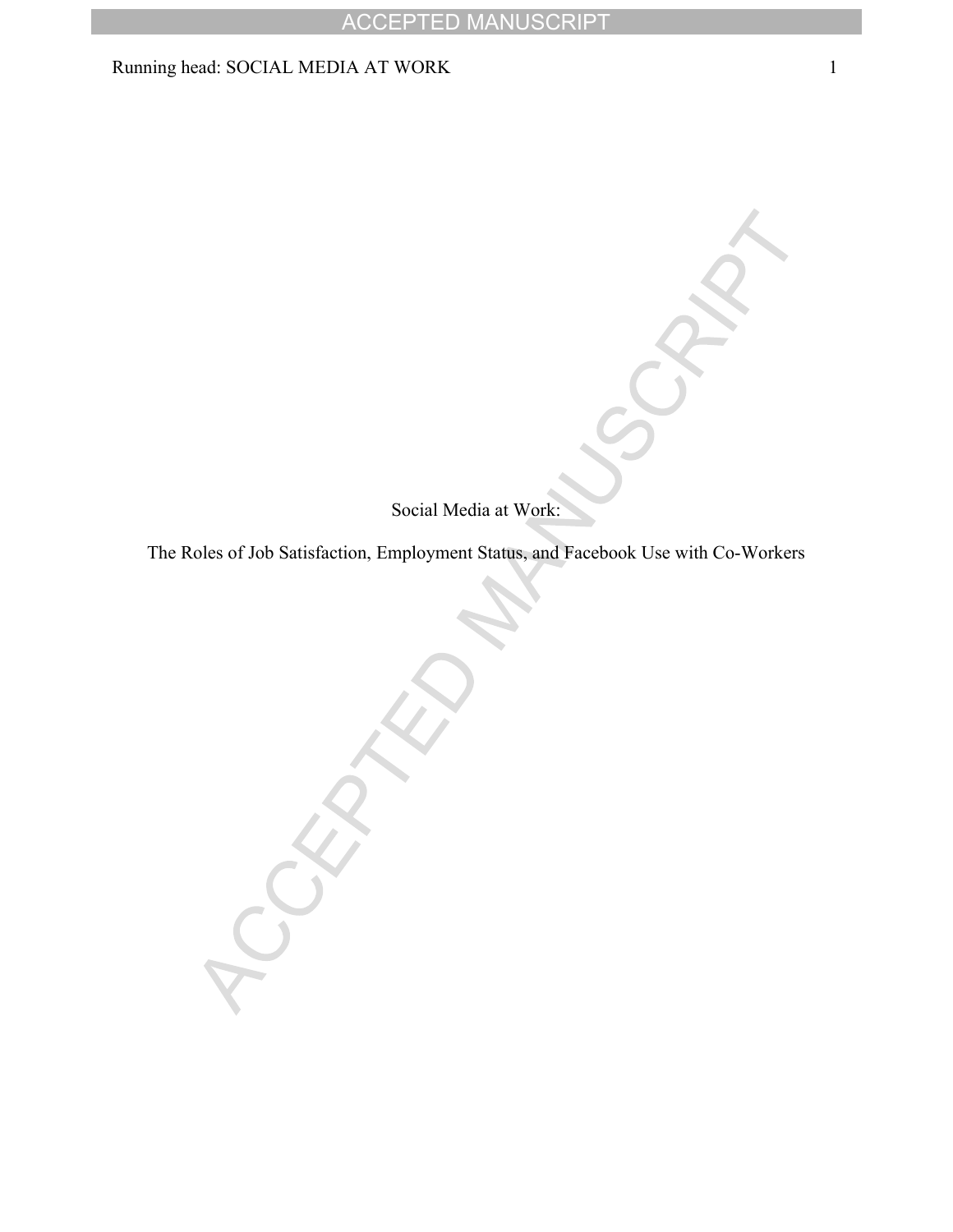#### Abstract

Limited research has studied workplace satisfaction in a computer-mediated context, particularly with the use of social media. Based on an analysis of an online survey of working adults (N=512) in various companies and organizations in a metropolitan area in Southern California, we tested the relationships among time spent on Facebook interacting with coworkers, employment status, and job satisfaction. Results show that an employee's satisfaction at work is positively associated with the amount of time they spend on Facebook interacting with co-workers. Contrary to our initial predictions, results to the second and third hypotheses revealed that part time employees reported having spent the highest amount of time on Facebook with their co-workers, and contract employees reported the highest degree of job satisfaction at work. Results have implications for Facebook as a strategic platform for promoting employee satisfaction at work, and Facebook a social network/ing platform for part time employees seeking further social integration and professional connection. (155 words)

*Keywords*: Facebook Use, Social Media, Employment Status, Job Satisfaction

Blue text in this revised manuscript (and also in the letter letter) shows detailed changes made in response to reviewers' comments.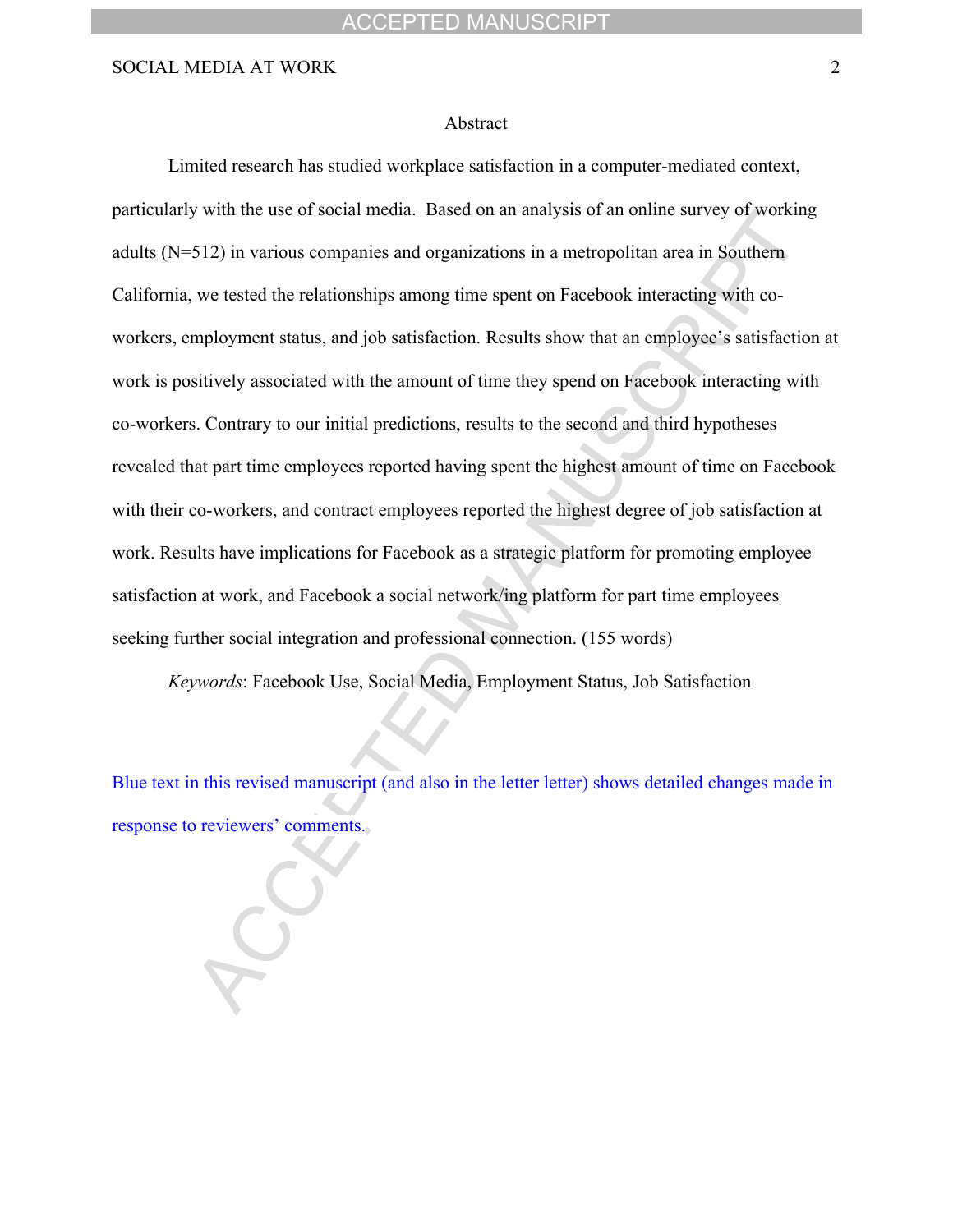#### Social Media at Work:

The Roles of Job Satisfaction, Employment Status and Facebook Use with Co-Workers

#### **1. Introduction**

Facebook, along with other social media platforms, has infiltrated the traditional workplace. It is not uncommon for co-workers to befriend each other on Facebook, although some people are still cautious about this practice (Authors, 2016). In a study by Vitak, Lampe, Ellison, and Gray (2012), they explore Facebook as a professional tool and the ways in which individuals manage work-life boundaries while using social media. Based on a textual analysis using the grounded theory approach (Strauss & Corbin, 1990), they identified four common themes: social uses of Facebook at work, task-based uses of Facebook at work, context collapse concerns, and strategies for managing context collapse. These themes suggest that Facebook is blurring the boundary between the social and the professional, and this boundary blurring leads to users' privacy concerns and active boundary management.

In a study by McLaughlin and Vitak (2012), they investigate the evolution and violation of norms on Facebook. They report that Facebook users respond differently to violations by acquaintances and close friends. For example, a negative violation that is considered minor (e.g., untagging oneself from an unflattering photo on Facebook) by an acquaintance is likely to be ignored. However, when the violation is considered major, a user may terminate the friendship connection on Facebook with the acquaintance. Among close friends on Facebook, a negative violation can also lead to offline confrontation. Overall, these findings highlight the importance of studying how users navigate the blurring boundary between the public and the private on Facebook, an interactional phenomenon that becomes even more complicated among co-workers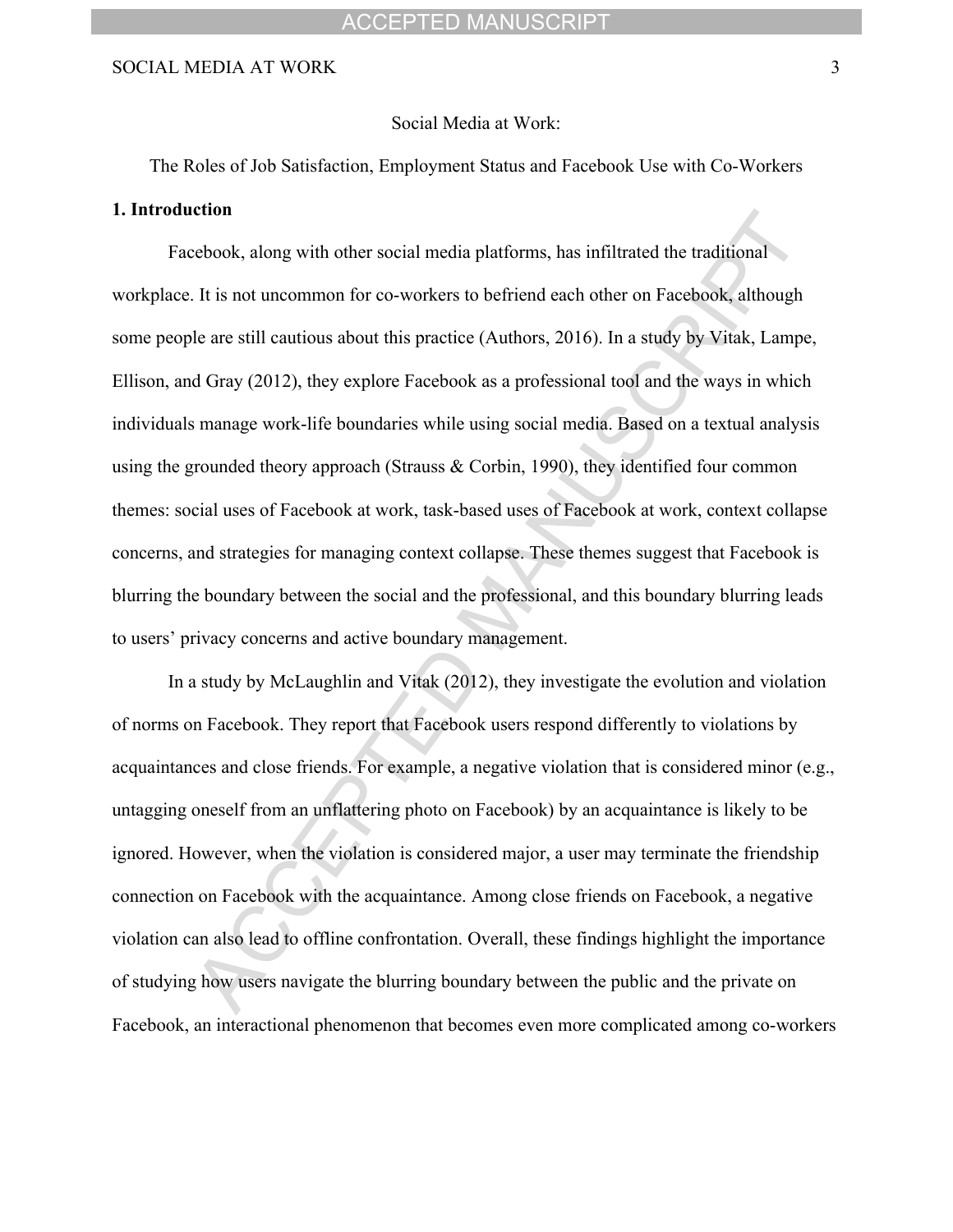in a professional context, as full time and part time employees along with contract employees and student interns become 'friends' on Facebook.

The distinction between what is public and what is private has been blurred through social media connections (Peluchette, Karl, Coustasse, & Emmett, 2012). Gibbs, Rozaidi, and Eisenberg (2013) argue, "While knowing more about others may improve working relationships, it may also increase awareness of differences and lead to interpersonal conflict" (p. 103). Therefore, users often engage in deliberate self-presentation and active self-monitoring when they have co-workers as friends on Facebook (Peluchette et al., 2012). On the other hand, Vitak et al. (2012) state, "If users are only willing to share 'sterilized' content, they may not be able to engage in meaningful interactions with their network and receive some of the benefits" (p. 2). Within the workplace, these benefits could include one's satisfaction of their job.

Despite the understandable concerns discussed above, research on Facebook has shown that its use can lead to positive feelings and emotions. People who actively participate on Facebook (e.g., write Facebook posts, comment on other's status updates, click the 'Like' button to show support of updates) are more likely to experience feelings of connectedness and higher levels of happiness (Valkenburg, Peter, & Schouten, 2006). In fact, Kim and Lee (2011) state that individuals report greater levels of happiness from the number of Facebook friends they have. This may be due to the frequent visualization of Facebook friends, as a visualization can remind users of their social connections, and of subsequent affirmation or enhancement of selfworth and self-esteem.

Taken together, the studies reviewed signal the increasing need to investigate Facebook within the workplace in the age of social media. Sun and Shang (2014) maintain that companies should encourage employees to use social media for work-related tasks. In fact, Leftheriotis and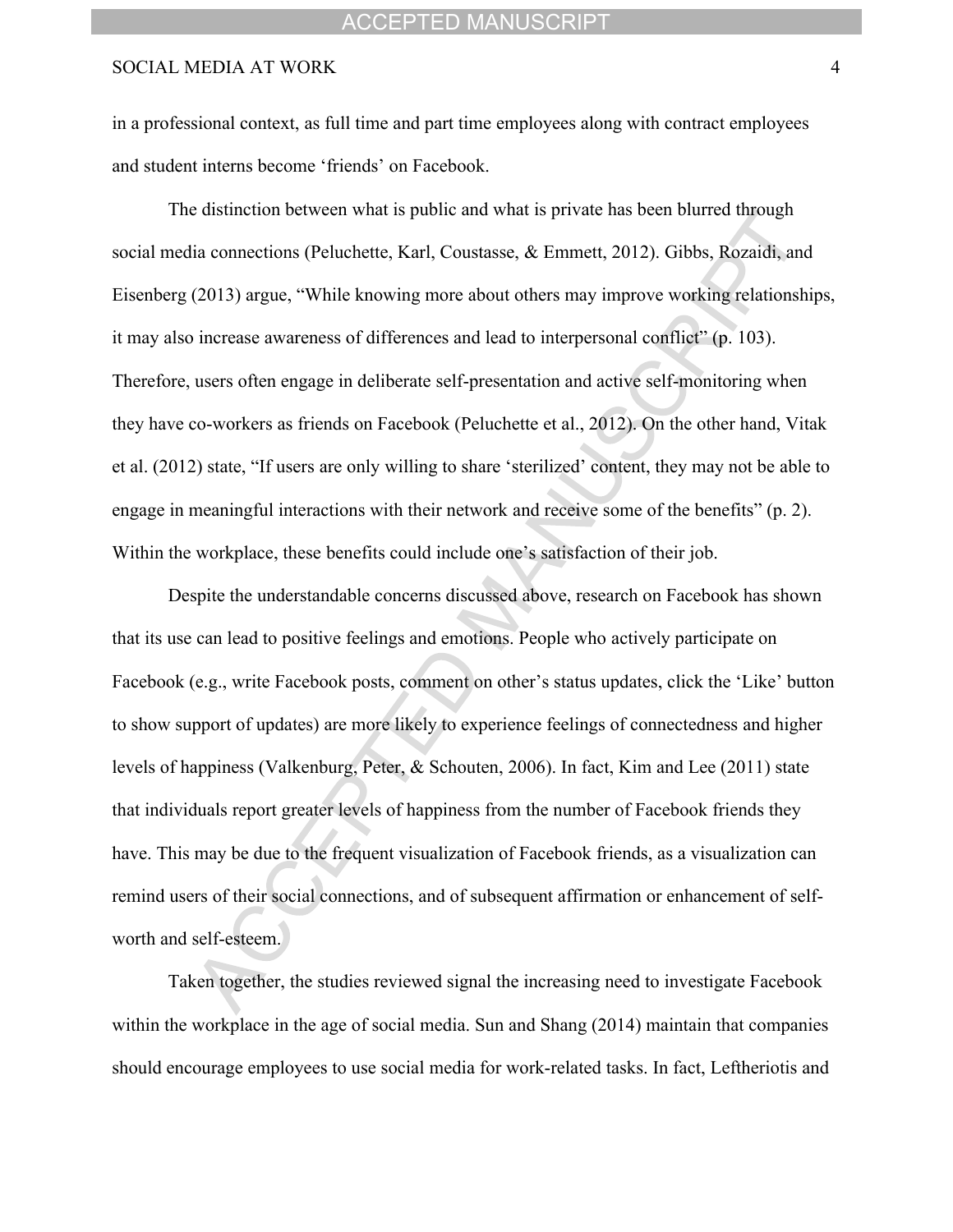Giannakos (2014) note that social media may offer benefits to organizations by stimulating work performance. By extending the findings of social connectedness and psychological happiness from interpersonal use of Facebook to the workplace, the present study explores if Facebook use among co-workers (who spend varying amount of Facebook time and who are of different employment statuses) is associated with employees' job satisfaction.

#### **2. Related Work**

#### *2.1 Enterprise Social Media and Enterprise 2.0*

Treem and Leonardi (2012) present a comprehensive literature review of social media in organizations. They note that social media, like Facebook, lists the interests and hobbies of other workers. This provides an easy way for an individual to see who knows what in an organization. In fact, Treem and Leonardi support the use of social media for internal task-efficiency within organizations. They advance the argument to support the available social media options for the purposes of visibility of tasks, work behavior, and the workflow of work-related activities. The ease of access to information about organizational members and their work tasks can facilitate communication and collaboration among co-workers, especially for new and/or other non-full time employees who have limited knowledge about their jobs.

Enterprise social media (ESM), conceptualized by Leonardi, Huysman, and Steinfield (2013), is another term that describes web-based platforms as serving multiple goals within an organization. More specifically, ESM's allow interpersonal communication between specific coworkers and mass communication broadcasted from one worker to everyone else in the same organization. Second, EMS's implicitly and explicitly show who are communication partners among an organization's workers. Third, EMS's allow workers to post, edit, and sort files (e.g., pictures) and text (e.g., comments) that connect themselves or others at work. Finally, EMS's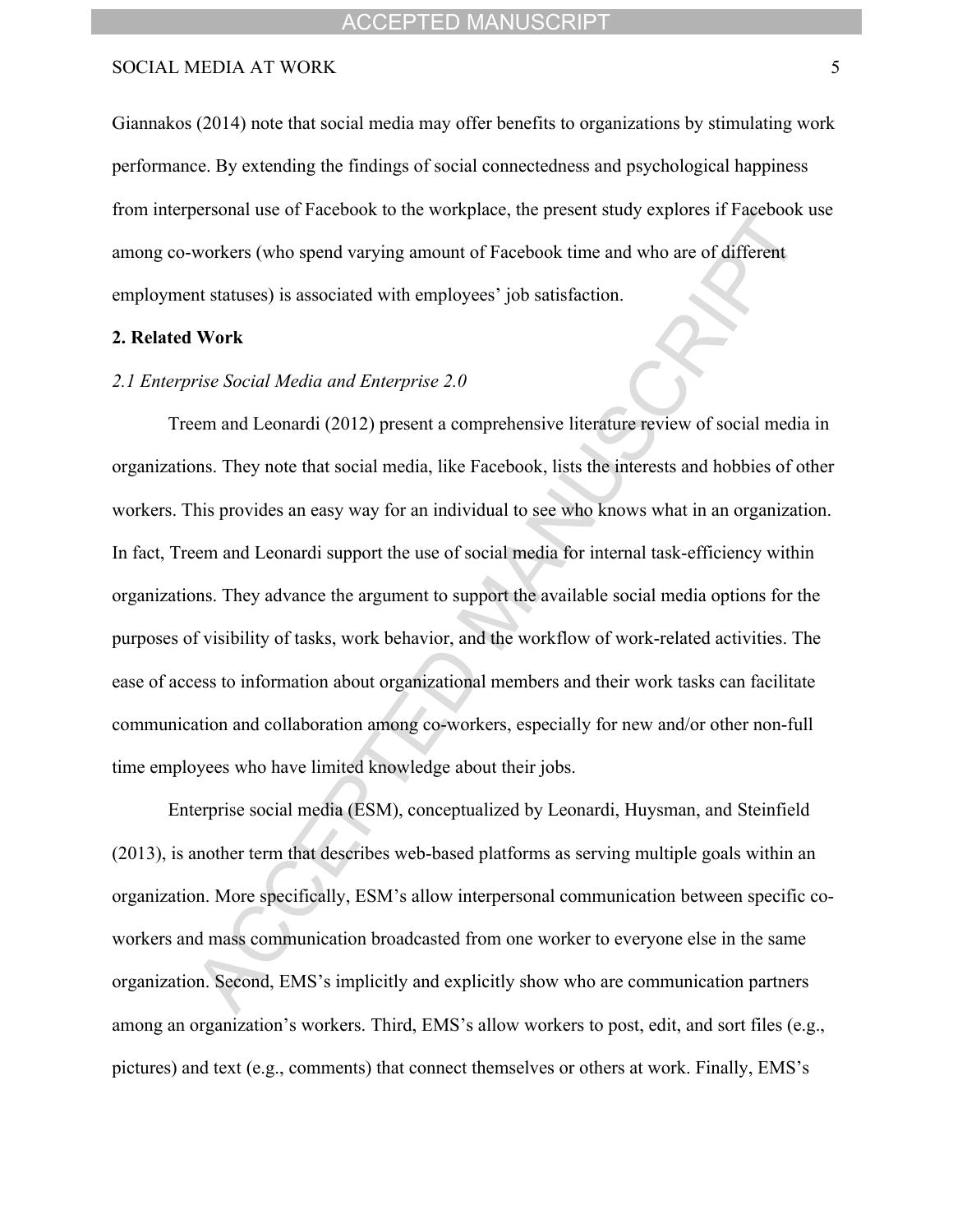allow the practices of posting, editing, sorting, and connecting the files, text, and participants in a web of relationships to be performed by anyone and accessible by everyone in the organization. Leonardi and colleagues present three metaphors to explain how ESM's have been implemented within organizations: ESM's as a leaky pipe, an echo chamber, and as a social lubricant. These metaphors lend themselves to further investigation of how social media can aid in facilitating relationships among co-workers, especially those of varying employment statuses.

Additionally, McAfee (2009) proposes the term, Enterprise 2.0, to describe how social media can be used within the workplace, such as for collaboration of work-related tasks. He argues that the concept of Enterprise 2.0 is "[t]he use of technology to bring people together and let them interact, without specifying how they should do so" (p. 2) and "Enterprise 2.0 is all about using technology to bring brains together effectively" (p. 16). Ultimately, Enterprise 2.0 is shorthand for "the use of Web 2.0 technologies by business in pursuit of their goals" (McAfee, 2009, p. 13). Among many examples, he suggested that this could be achieved through the use of wiki's for team projects or groups on Facebook to keep colleagues updated on a project's status. Perhaps by examining an employee's use of social media in the workplace, one can better understand workplace communication, information sharing, and mediated collaboration in current organizational contexts.

Looking at the intersection of social media and communication research, Leonardi, Huysman, and Steinfield (2013) state, "Researchers in the field of communication have focused a good deal on social media use among youth and college students, but they have not considered how such tools are used within organizational contexts" (p. 6). In response to this observation, the present study seeks to extend the ideas to focus on how internal use of Facebook among coworkers may be associated with positive outcomes within the workplace (e.g., job satisfaction) as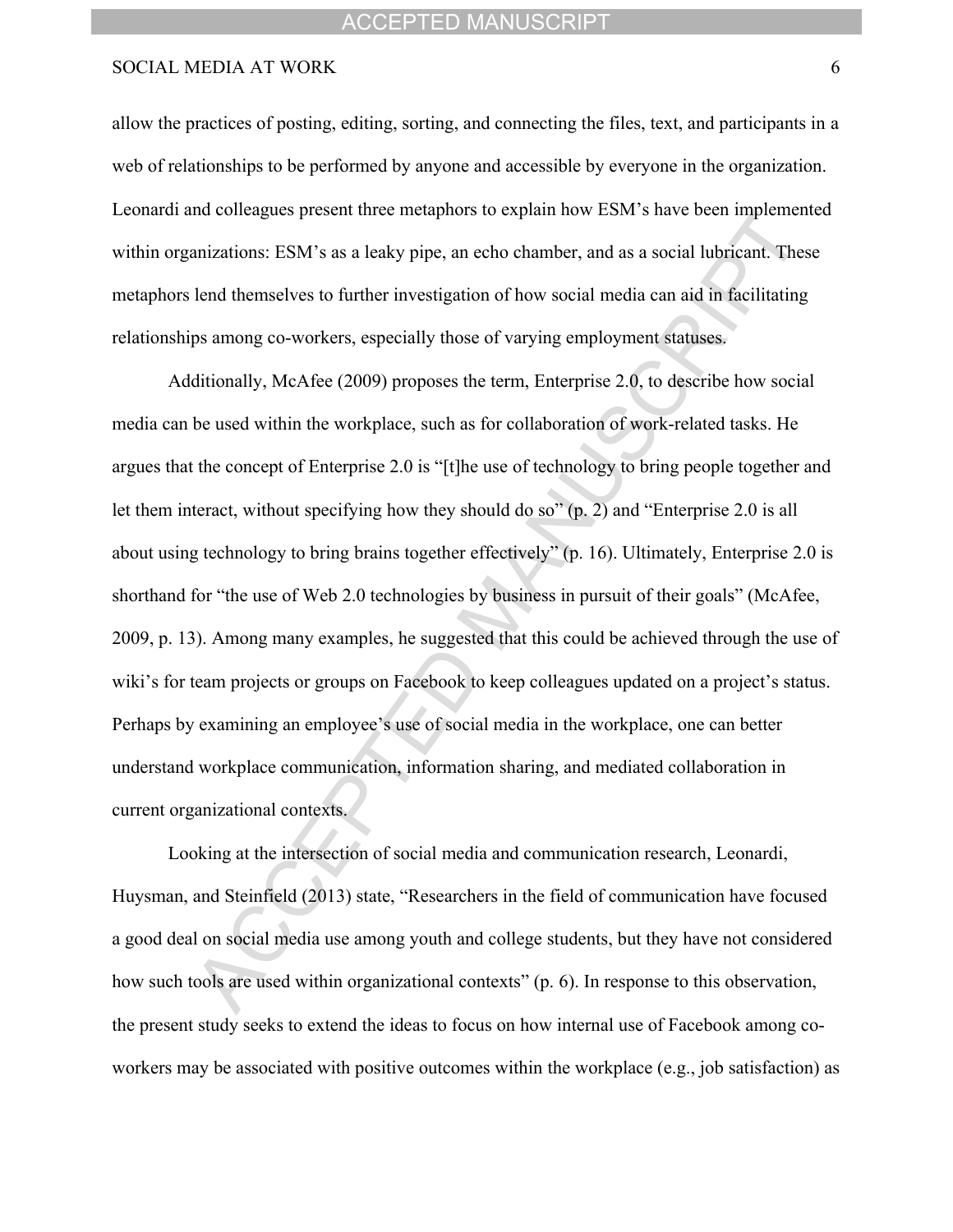#### ACCEPTED MANUSCRIPT

#### SOCIAL MEDIA AT WORK 7

co-workers of different employment statuses spend varying amount of time on Facebook interacting with each other.

#### *2.2 Job Satisfaction at Work*

Job satisfaction is a frequently studied dependent variable in communication research in the workplace (Staw, 1984). Locke (1976) defines job satisfaction as "a pleasurable or positive emotional state resulting from the appraisal of one's job or job experiences" (p. 1297). Employees who are more satisfied with their daily work are more likely to help organizations reach their goals efficiently (Scott & Stephens, 2009). In other words, job satisfaction can reap positive benefits within workplace tasks, roles, and relationships. Organizational research has generally viewed job satisfaction as a variable that is created internally through workplace interactions, practices, routines, and policies.

Leiter and Maslach's (1988) study shows that positive interactions between co-workers are linked to higher levels of job satisfaction and decreased symptoms of job burnout. Their research suggests the importance of creating a climate where individuals feel satisfied with their daily work. The association between job satisfaction and burnout has also been addressed by Kalliath and Morris (2002), stating that there is a negative relationship between burnout and satisfaction of one's job. Perhaps by allowing employees time to utilize social media, both during the workday as a break, and outside of work, job satisfaction may flourish. Given these studies, it is important to understand how job satisfaction can be created through interactions between coworkers, especially through computer-mediated communication in the Internet age.

The report of the United States Bureau of Labor Statistics (2015) demonstrates the degree of variety in current employment trends in the US. Scholarly literature on organizational socialization and employment status also explains these new developments. In fact, 61% of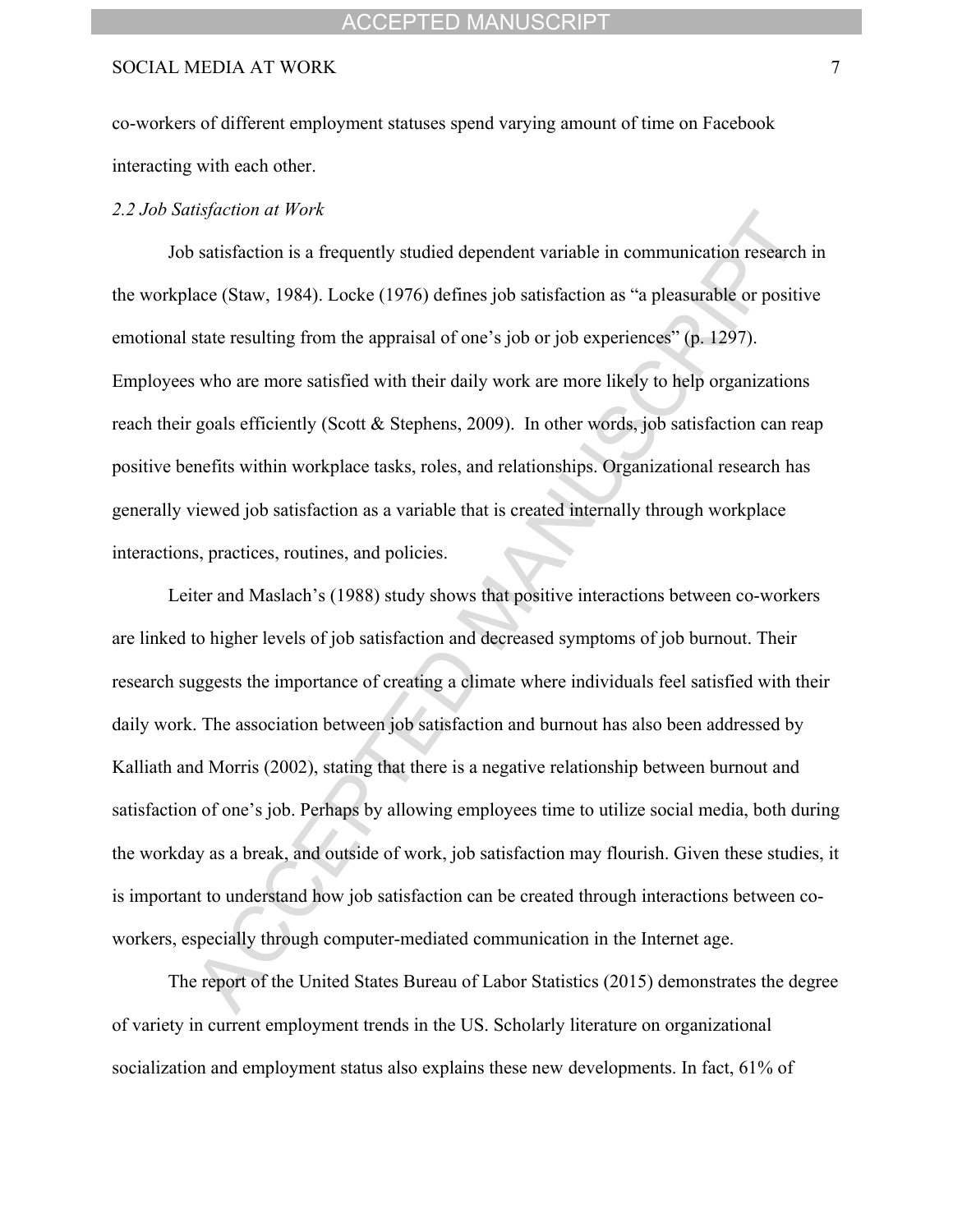college students reported participating in an internship program at one point in their collegiate career (NACE, 2014). Dailey (2016) explores the role of internship socialization into full time employment, stating that role of a student intern must be examined to understand how individuals transition to future part-time or full-time employment.

Job satisfaction can be influenced by several factors where employment status can be one of them. Communication researchers have addressed contractual obligation (or short-term employment) to an organization (Gossett, 2001), explaining that temporary or contract employees may identify with organizations differently, as compared to those with differing employment statuses. Taken together, these new inclinations about how workers are employed justifies the need to study employment status as a factor related to social media use and job satisfaction. Therefore, the purpose of this study is to examine job satisfaction and its relationship with co-workers' time spent on Facebook (e.g., 10 minutes to 1 hour daily, more than 1 hour daily) interacting with each other, as well as their employment status (e.g., full time, part time) within the workplace.

#### **3. Research Model**

The goal of the current research is to extend the social media in organizations literature in two ways. First, we seek to explore the relationship between the amount of time employees spend interacting with co-workers on Facebook and the key variable of job satisfaction, linking this topic to positive organizational scholarship (Cameron & Spreitzer, 2012). Much of what mass media report are stories of how a careless comment on social media get someone fired at work, casting the use of social media about work and/or with co-workers as a negative decision that should be avoided (Sánchez Abril, Levin, & Del Riego, 2012). There is also the assumption that time spent on Facebook during work is time away from real work (Leftheriotis &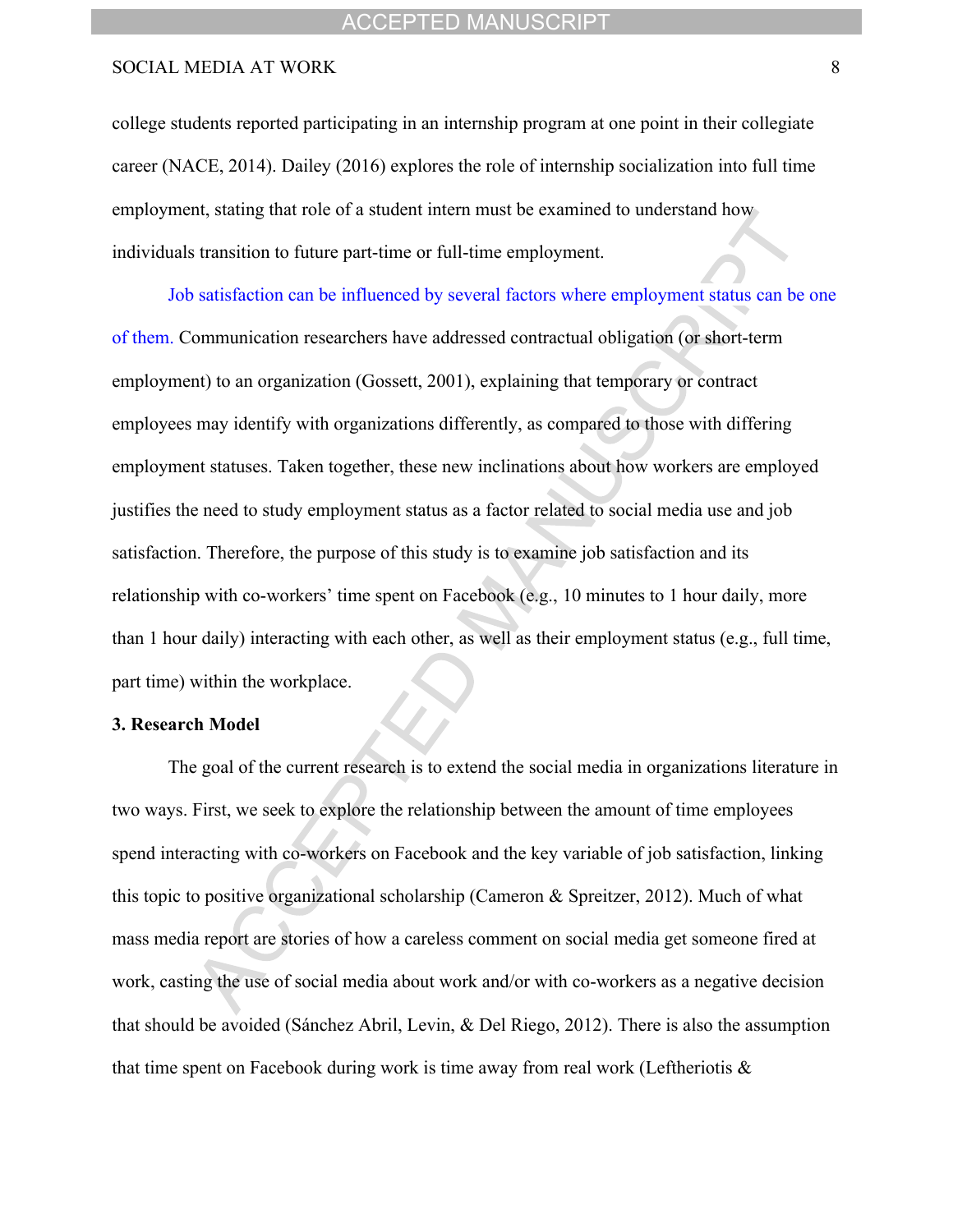#### ACCEPTED MANUSCRIPT

#### SOCIAL MEDIA AT WORK 9

Giannakos, 2014), making managers create policy that prohibits social media use among employees during work. We seek to shift this negative perspective to highlight potential positive outcomes of Facebook use among co-workers.

Second, we seek to explore if the use of social media can be a timely tool for social connections and community building within the workplace among co-workers with different employment statuses. After the 2008 economic crisis, and the slow recovery over the past years, many companies have continued to keep full time employees at the minimum while expanding the employee base to part time and contract employees, as well as student interns (United States Bureau of Labor Statistics, 2015). The observation of this shift raises the question of whether job satisfaction is associated with employment status, and if different types of employees use Facebook differently, especially in terms of time investment. These two overarching goals motivated this study to investigate the following three hypotheses.

*3.1 Hypotheses about Job Satisfaction, Time on Facebook with Co-Workers, and Employment Status*

First, prior studies on Facebook use among college students (e.g., Ellison, Steinfield, & Lampe, 2007; Valenzuela, Park, & Kee, 2009) treat time spent on Facebook as a contributing dimension of intensity of Facebook use, which in turn is associated with life satisfaction among students at their university. Furthermore, Facebook use is associated with general happiness (Kim & Lee, 2011; Valkenburg, Peter, & Schouten, 2006). Therefore, we extend this rationale to the workplace, and propose the first hypothesis:

*H1: An employee's job satisfaction is positively associated with the amount of time they spend interacting with their co-workers on Facebook.*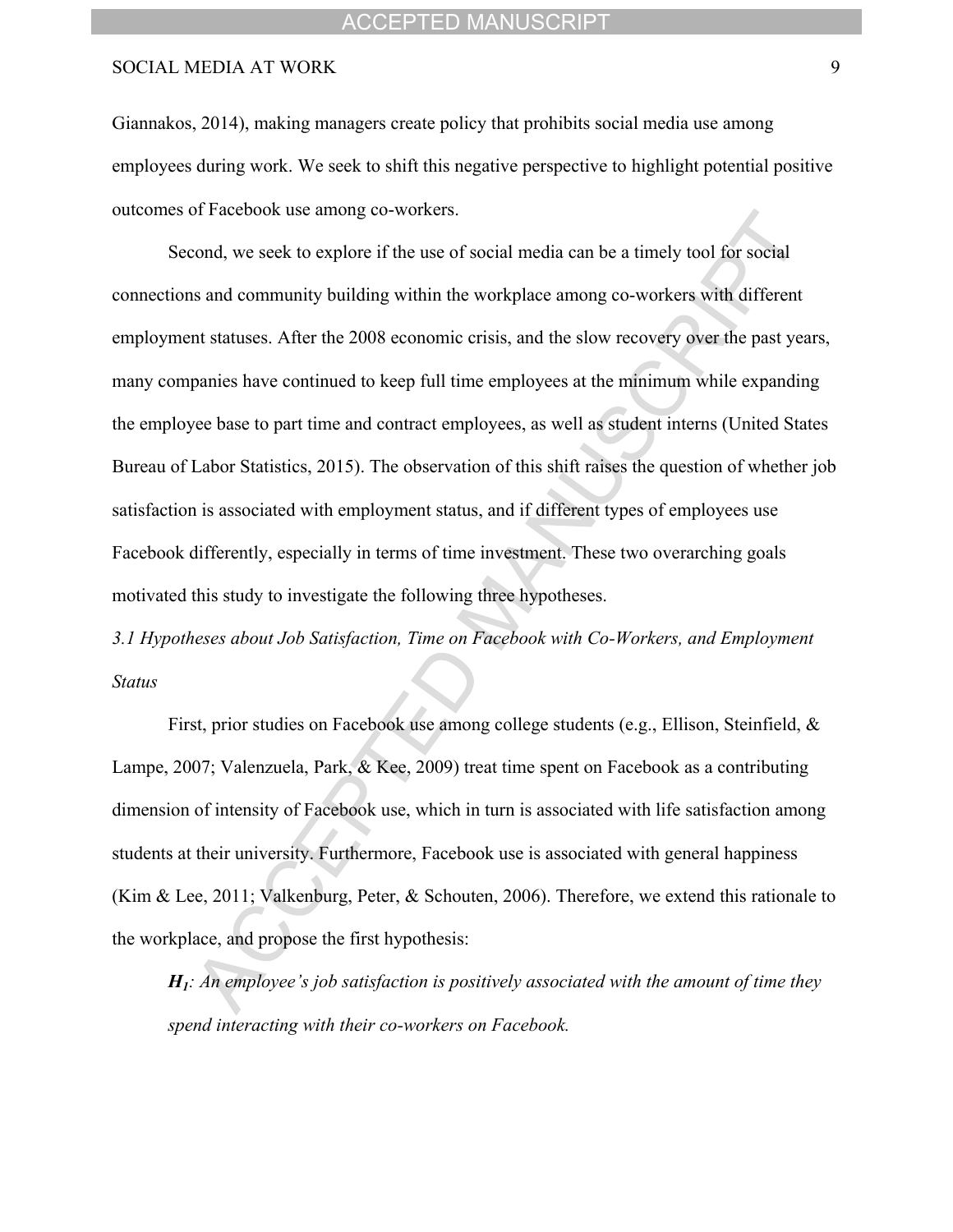#### ACCEPTED MANUSCRIPT

#### SOCIAL MEDIA AT WORK 10

Second, as Peluchette et al. (2012) point out, social media has blurred the boundary between the private and public, and Vitak et al. (2012) report that co-workers actively manage the collapsing of the personal and the professional on Facebook, we predict that Facebook can be used for promoting interpersonal relationships among co-workers. Full time employees have known each other longer, are more familiar with each other's personal lives outside of work, and are more likely to have an interest in cultivating and maintaining interpersonal relationships with each other for the long term. Therefore, it is assumed that full time employees will likely spend more time on Facebook interacting with co-workers compared to their non-full time counterparts (e.g., part-time and contract employees as well as student interns and other). Given this rationale, a second hypothesis is advanced:

*H2: Full time employees spend more time on Facebook interacting with their co-workers, compared to their non-full time counterparts.*

Third, given the assumption that having a full time job is most stable and most desirable for workers, it is predicted that full time employees have the higher degree of job satisfaction compared to their counterparts (i.e., part-time and contract employees, as well as student interns and other). Therefore, the following hypothesis predicts:

*H3: Full time employees experience the highest degree of job satisfaction, compared to their non-full time counterparts.*

#### **4. Method**

#### *4.1 Participants*

In order to gain an understanding of the topic into the workplace, we recruited working adults as research participants (N=512) from local organizations and companies within a metropolitan area in Southern California, USA. Among the participants, females (n=228) make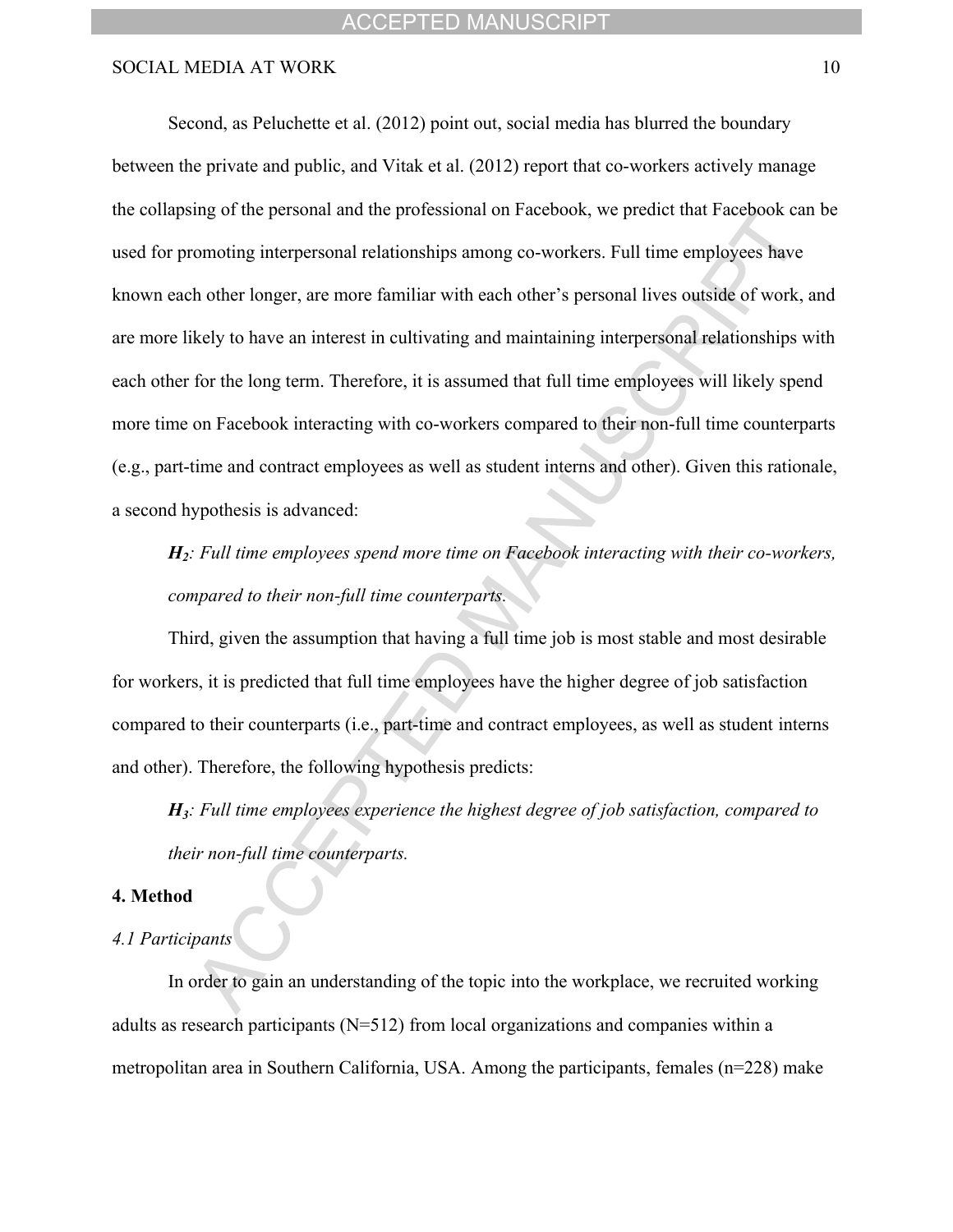up 53.9% of the sample (89 respondents did not indicate their gender), ages range from 19 to 82 (*M*=38.36, *SD*=14.07). The ethnic makeup is relatively diverse, with 67.4% (n=283) Caucasian, 11% (n=46) Asian or Asian American, 6.7% (n=28) Hispanic or Hispanic American, 4.3% (n=18) Black or African American, 1% (n=4) Native American or Alaskan American, 6% (n=25) mixed ethnicity, and 3.1% (n=16) others (92 respondents did not indicate their ethnicity). In terms of employment status,  $70.7\%$  (n=280) are full time,  $14.3\%$  (n=60) are part time,  $7.4\%$  $(n=31)$  contract, 2.1%  $(n=9)$  student interns, and 5.5%  $(n=23)$  other (92 respondents did not indicate their employment status).

#### *4.2 Design and Procedure*

An online survey was hosted at SurveyMonkey.com for data collection by the researchers, who are affiliated with a midsize private university in Southern California at the time of data collection. With the approval by the university's Institutional Review Board, students enrolled in an undergraduate communication research methods class recruited sponsors of the survey in various local organizations and companies. The sponsors then sent a recruitment email to co-workers in their companies and invited them to fill out the online survey. Willing participants were first presented with an informed consent statement online, then the actual survey questionnaire after they clicked on the "I Agree" button to confirm their consent. At the end of the survey, participants were shown a thank you statement after they submitted the survey responses. The recruitment method is convenience sampling, as the sponsors then sent a recruitment email to co-workers in their companies and invited them to fill out the online survey. Two rounds of the survey were conducted, the first round in April/May 2013 (n=189) and the second in November/December 2013 (n=323). Out of the total of 512 respondents, 299 provided complete responses without missing data.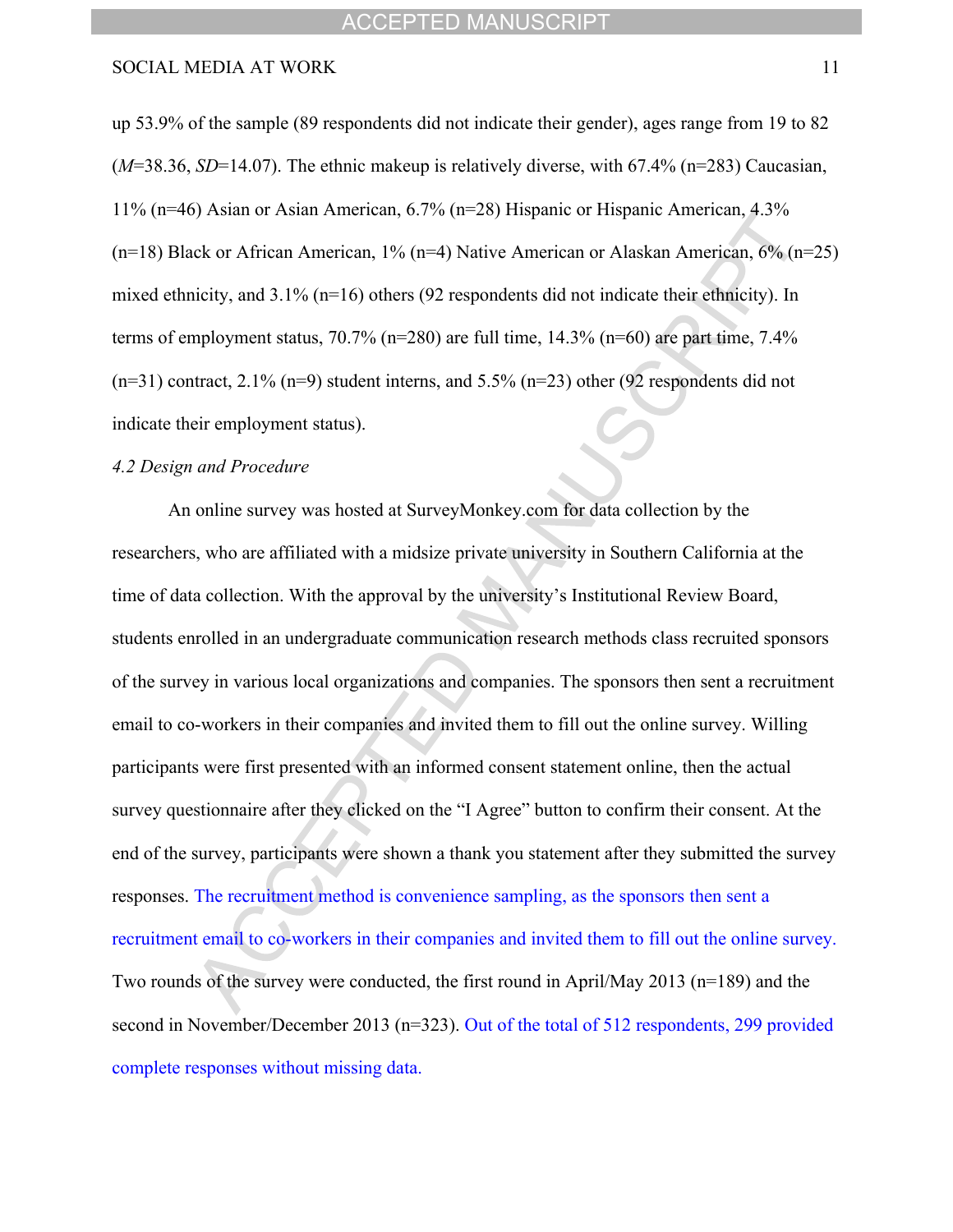Due to the recruitment method via organizational sponsors we employed, we were only able to collect information from some sponsors on the number of people the survey potentially reached. Some sponsors did not provide this number, and some provided the estimate for the first round of dissemination but stated that they encouraged their co-workers to further disseminate the survey link to other departments and/or branch locations. Based on the information we have on record, it is estimated that the response rate is about 20.19%. Although this response rate is below what is common in organizational research (Baruch & Holtom, 2008), the recruitment method allowed us to include organizations and workers from a myriad of industries, including agriculture, health and medical, insurance, law, manufacturing, media and film, non-profit, real estate, retail, and technology (such as software and web development).

#### *4.3 Instruments*

For job satisfaction, we followed the example of Judge, Locke, Durham, and Kluger (1998) and used the five-item subscale from the job satisfaction scale by Brayfield and Rothe (1951). We chose Brayfield and Rothe's scale because it has been cited widely (about 2,500 times according to Google Scholar in December 2016; and Judge et al.'s subscale about 1,350 times) and stood the test of time (having been used by researchers for more than 60 years). Furthermore, this scale has been found valid and it is a commonly used measure of job satisfaction in the research literature (Rafferty & Griffin, 2009). Using a Likert-type scale between 1 (strongly disagree) and 5 (strongly agree), survey participants rated the following five items: "I feel fairly well satisfied with my present job," "Most days I am enthusiastic about my work," "Each day of work seems like it will never end" (reversed), "I find real enjoyment in my work," and "I consider my job rather unpleasant" (reversed). After recoding the two reversed items, this 5-item scale achieved a satisfactory reliability of cronbach's alpha = 0.842. The data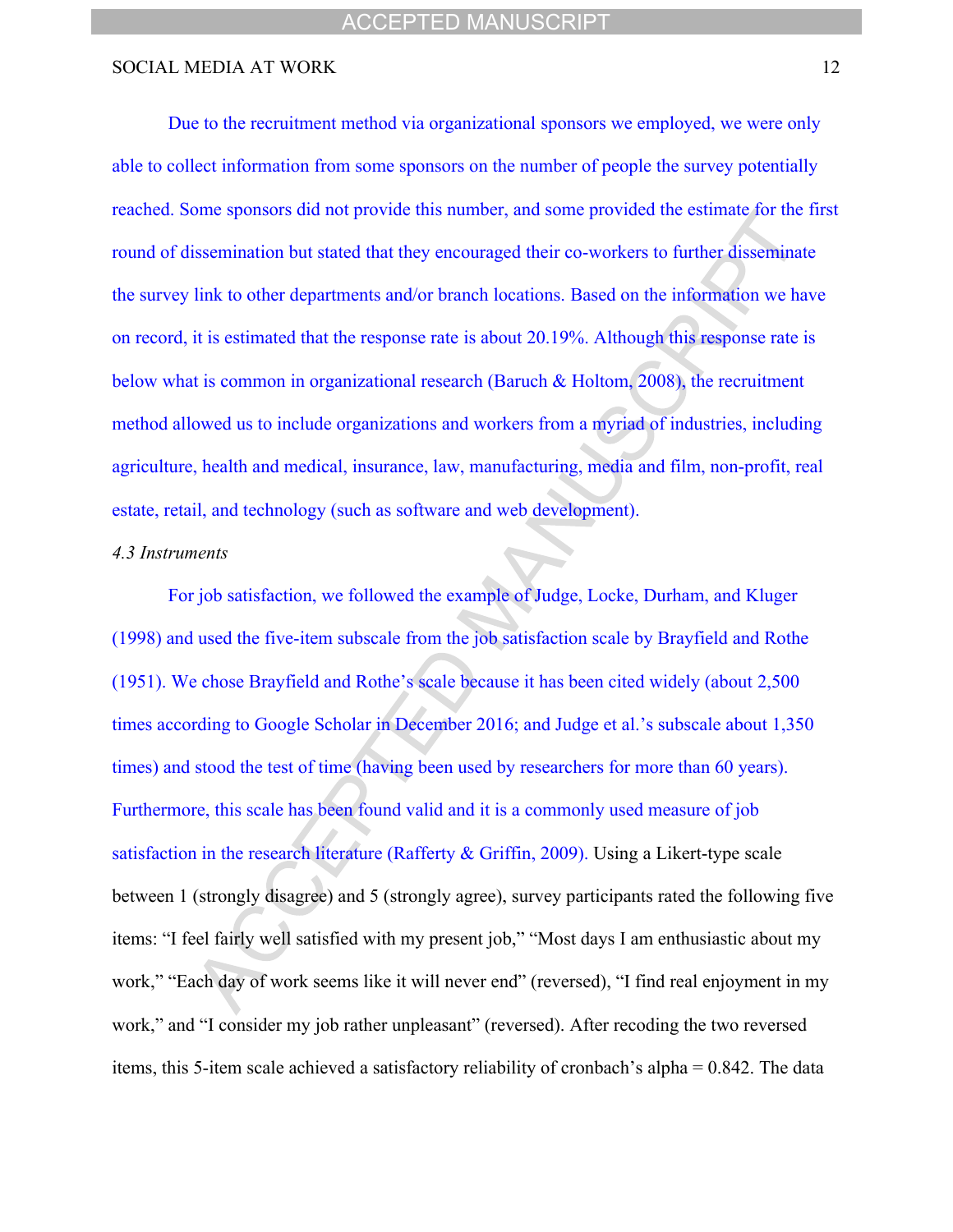was recoded into three response categories of low (0 to 3.25), mid (3.26 to 4.0), and high (4.1 to 5.0) in order to create a balanced data distribution in three ranked categories for comparisons.

For time spent using Facebook with co-workers, we adapted the time-related item from Ellison, Steinfield, and Lampe's (2007) intensity of Facebook use scale. The use of single item measures, including if the item is a question of self-reported facts (e.g., age, level of education, number of previous jobs), is not uncommon in organizational research (Wanous, Reichers, & Hudy, 1997). In health research, using a single item of global self-rated health has been found to be a good predictor of mortality in a series of longitudinal studies based on community representative samples (Idler & Benyamini, 1997). Following this logic, Authors (2016) use a single item to measure (objective) time spent on Facebook, and find that they employee group which spent the most amount of time interacting with each other on Facebook reported a statistically significant higher degree of perceived job calling compared to the employee group which spent the least amount of time on Facebook.

Modeling after Authors (2016), the time-related item we used to measure (objective) clock time in this study is, "In a typical work week, approximately how much time per day (including during breaks, after work, during the weekend, etc.) do you spend on Facebook interacting with people from work?" with response choices: 'less than 10 minutes,' '10-30 minutes,' '31-60 minutes,' '1-2 hours,' '2-3 hours,' and 'more than 3 hours'. Because some response categories received low number of responses, the data was recoded into three response categories of low (less than 10 minutes), mid (10 minutes to 1 hour), and high (more than 1 hour) in order to create a balanced data distribution in three ranked categories for comparisons.

Finally, for employment status, we asked participants, "What is your current employment status with this organization?" with the following response choices: 'Full time employee,' 'Part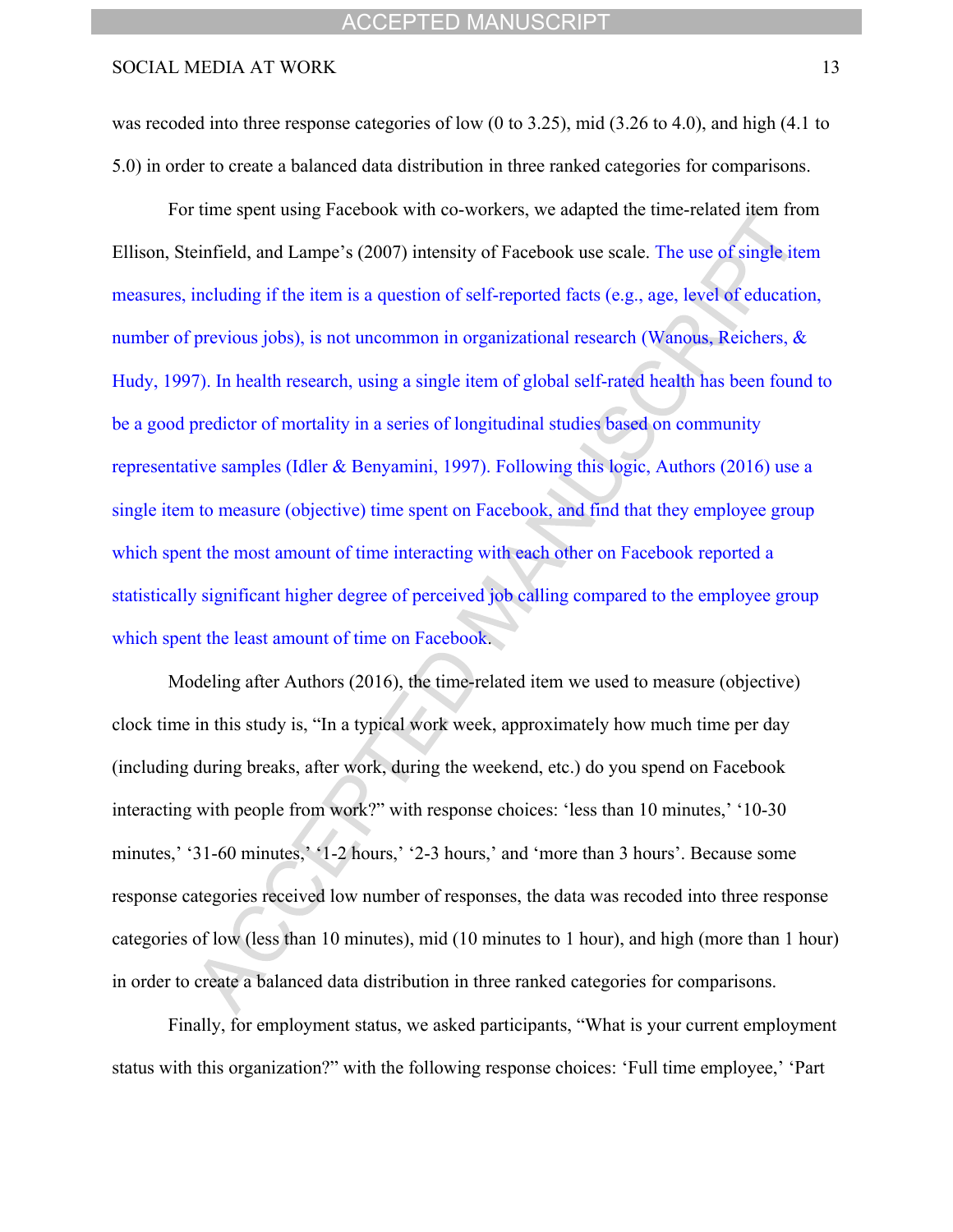time employee,' 'Contract employee,' 'Student intern,' and 'Other'. Because the last two choices received low number of responses, they were combined into a single nominal category of 'Student Intern and Other' for subsequence analyses.

#### **5. Results**

 $H<sub>1</sub>$  investigates the association between an employee's job satisfaction with the amount of time spent on Facebook interacting with co-workers. Both the variables of time spent on Facebook with co-workers and job satisfaction were recoded into ranked categories of low, mid, and high prior to the analysis. The one-tailed Spearman's rho correlation test revealed a statistically significant relationship between the amount of time spent on Facebook interacting with co-workers and job satisfaction  $(r_s[306] = .134, p = .009)$ . Squaring the correlation coefficients indicated that 1.8% of the variance in the percent of job satisfaction was explained by the amount of Facebook time with co-workers. Similarly, 1.8% of the variance in the Facebook time spent with co-workers was accounted for by the presence of job satisfaction.

*H<sup>2</sup>* explores the association between employee's Facebook time with co-workers and employee groups across employment status, with the prediction that full time employees are likely to spend the most amount of time cultivating social relationships with each other. A Chisquare test was conducted to assess whether employees of various employment statuses differed in their level of job satisfaction. The result for this test was statistically significant:  $\chi^2$  (4, N =  $306$ ) = 26.21, *p* < .001.

As a post hoc analysis, six pairwise comparisons were calculated to determine where the actual differences lie. To correct for Type I error in this procedure, a Dunn-Sidak procedure was conducted to correct for possible compounded error due to the six pairwise comparisons. The new calculated alpha level is  $p < .009$ . Based on the new alpha level, only one pairwise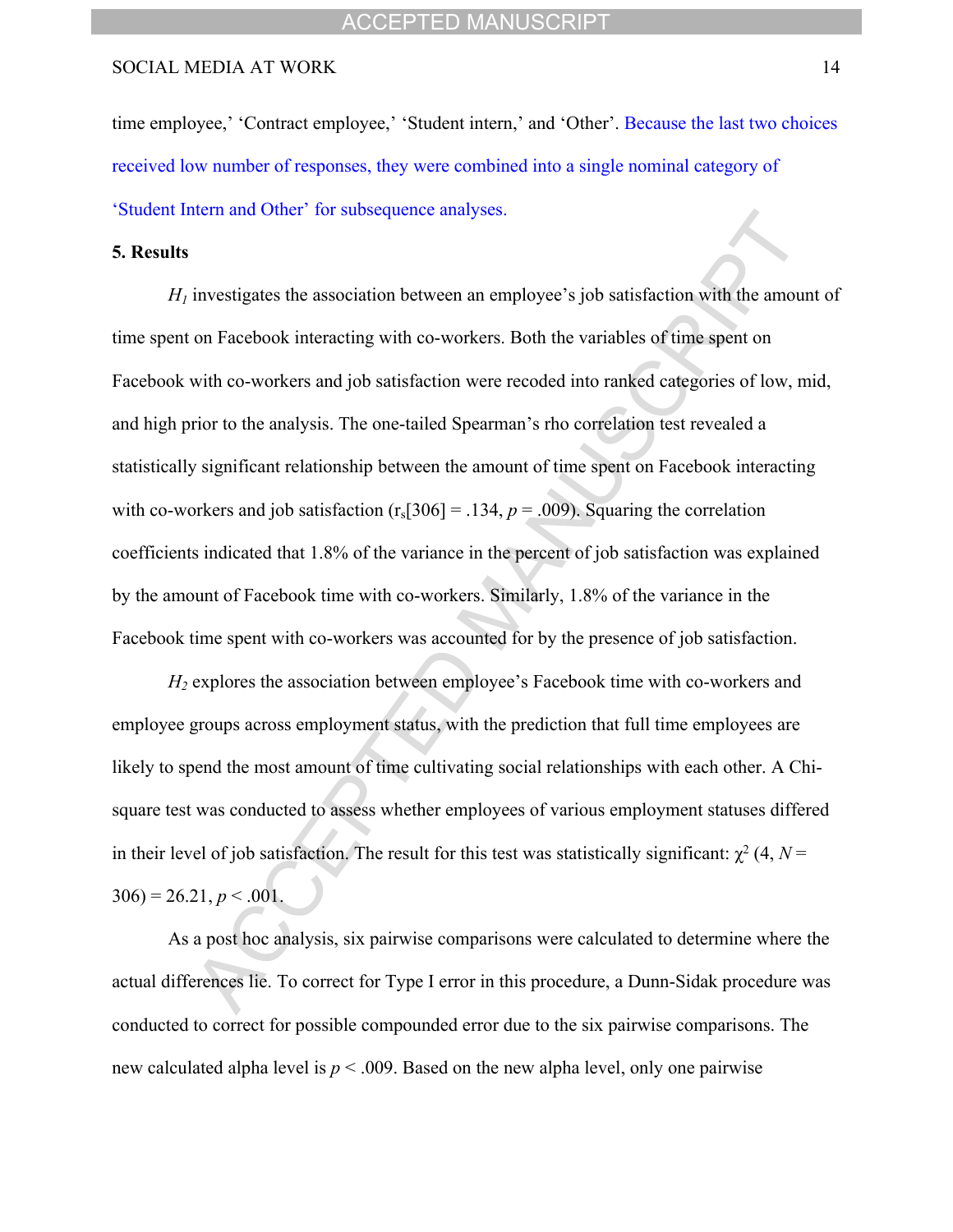comparison was found to be statistically significant: between full time employees and part time employees. The results indicate that part time employees, instead of full time employees and contract employees, reported spending the most amount of time on Facebook interacting with coworkers. Table 1 (in Appendix) contains the Chi-square statistics for all the pairwise comparisons.

# ===INSERT TABLE 1 ABOUT HERE===

Finally,  $H_3$  states that job satisfaction varies across employees with different employment status, with the prediction that full time employees are likely to report the highest degree of job satisfaction compared to their non-full time counterparts. Using job satisfaction as a continuous variable, a oneway ANOVA test showed that there was a statistically significant difference in job satisfaction across groups defined by their job status  $[F(3, 401) = 3.008, p = .03]$ . In order to ensure the appropriate use of inferential statistics, the underlying assumptions of a oneway ANOVA (see Wrench, Thomas-Maddox, Richmond, & McCroskey, 2008) were checked and verified to have been met. The Levine's test of homogeneity of variances was statistically significant ( $p = 0.026$ ), therefore post hoc comparisons using the Games Howell test was performed. Results indicated that the mean score of job satisfaction for contract employees (*M*= 4.18, *SD*= .42) was significantly different from full time employees (*M*= 3.78, *SD*= .76). Also, contract employees reported a significantly higher job satisfaction than part time employees (*M*= 3.84, *SD*= .60). Table 2 (in Appendix) contains the ANOVA statistics..

===INSERT TABLE 2 ABOUT HERE===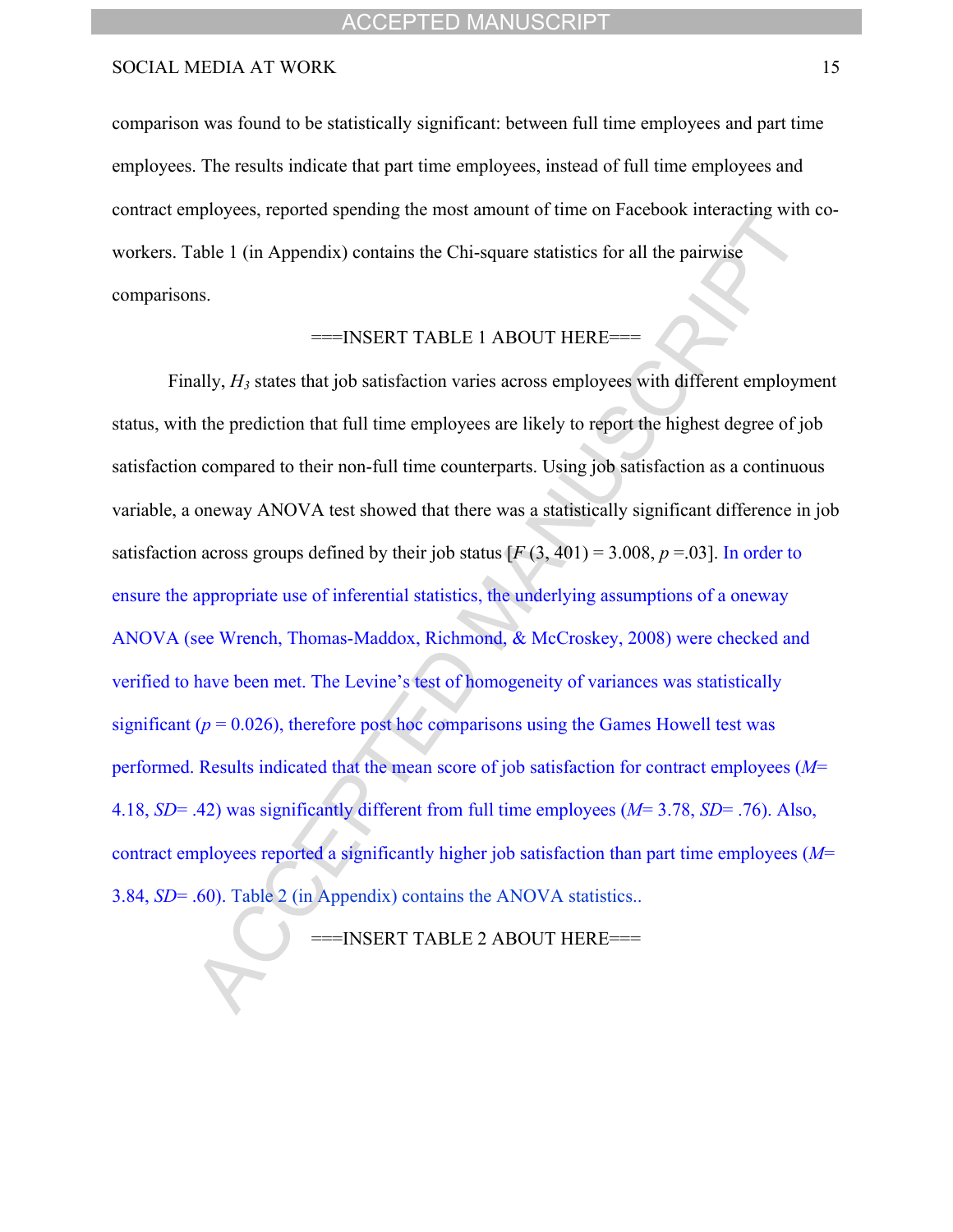#### **6. Discussion and Implications**

Overall, this study reported the findings that an employee's job satisfaction is positively associated with the amount of time they spend on Facebook interacting with co-workers. Contrary to our initial predictions, results to the second and third hypotheses revealed that part time employees reported spending the greatest amount of time on Facebook with their coworkers, and contract employees reported the highest degree of job satisfaction at work. This study has five major implications with theoretical and practical impacts.

Theoretically, first the study shows that Facebook use among co-workers is positively associated with satisfaction at work. As organizational scholars and management practitioners have learned from the Hawthorne studies by Elton Mayo that sparked the human relations movement, job satisfaction and social relationships between co-workers matter, and intangibly promoting satisfying social relationships in the workplace can lead the tangible outcome of productivity and profit for the organization (Miller, 2012). The findings from this study theoretically add to the literature by showing that social media, such as Facebook, can aid in fostering employees' job satisfaction in modern organizations.

Second, the literature on work (Eberhardt & Shani, 1984; Conway & Briner, 2002) may be modified, as the common assumption that having a full time and/or permanent position in an organization is the most satisfying employment status is no longer the case. Interestingly, contract employees reported the highest level of job satisfaction compared to their full time and part time counterparts. Perhaps contract employees are professionals who have their own consulting practices. They were included in the data because they worked on a limited term basis for the organizations we surveyed. Therefore, they are satisfied with their real employment status as an independent consultant regardless of their contract status with the organizations.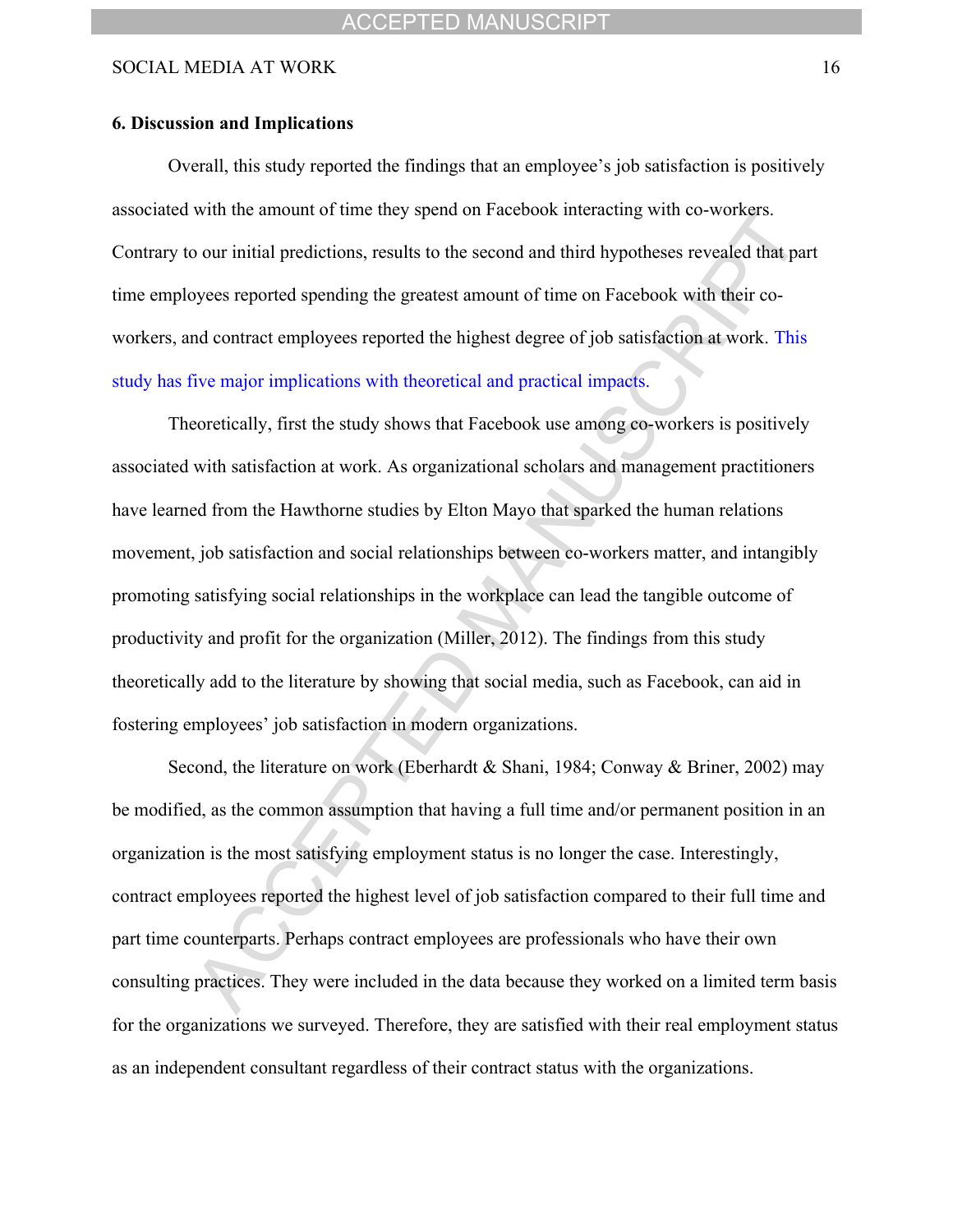Third, social media-related variables (such as time spent interacting with co-workers on Facebook) matter more than demographics in the association with job satisfaction. In response to the manuscript reviews to test if demographic variables are associated with job satisfaction, we conducted additional analyses. Results show that gender  $\lceil t (405) = 0.436, p > .05 \rceil$ , ethnicity  $\lceil F \rceil$  $(0.563, 208.895) = 0.179$ ,  $p > 0.05$ , and age  $[r (396) = 0.015, p > 0.05]$  are not statistically significant predictors of job satisfaction in the organizations we surveyed. These findings suggest that in the age of Internet and social media, the traditional research attachment to demographics as stable grouping dimensions is limiting, at least in this case.

However, a oneway ANOVA comparing job satisfaction scores across employees who self-identified as active users, discontinuers, deactivators, potentials, and resistors of Facebook at work, yielded a statistically significant result  $[F(4, 395) = 3.094, p = .016]$ . The Levene's test of homoegenity of variances was not significant  $(p=0.103)$ , therefore post hoc comparisons using the Bonferroni test was performed. Results indicated that the mean score of job satisfaction for active users of Facebook (defined by 'I have added people from work to my Facebook network, and I intend to continue doing that'; *M*= 3.9039, *SD*=.68) was significantly higher than Facebook discontinuers (defined by 'I have added people from work to my Facebook network, but I stopped doing that. In the meantime, my Facebook account is still 'active''; *M*= 3.54, *SD*=.89). Not only do these results show that Facebook use does differentiate employees of varying levels of job satisfaction, they suggest that a more fruitful way to categorize survey respondents is by their Internet usage patterns, values, and beliefs, an approached advocated by Dutton and Blank (2015).

Practically, organizations may consider designing programs to promote the use of Facebook among co-workers and revising old policy banning the use of Facebook during work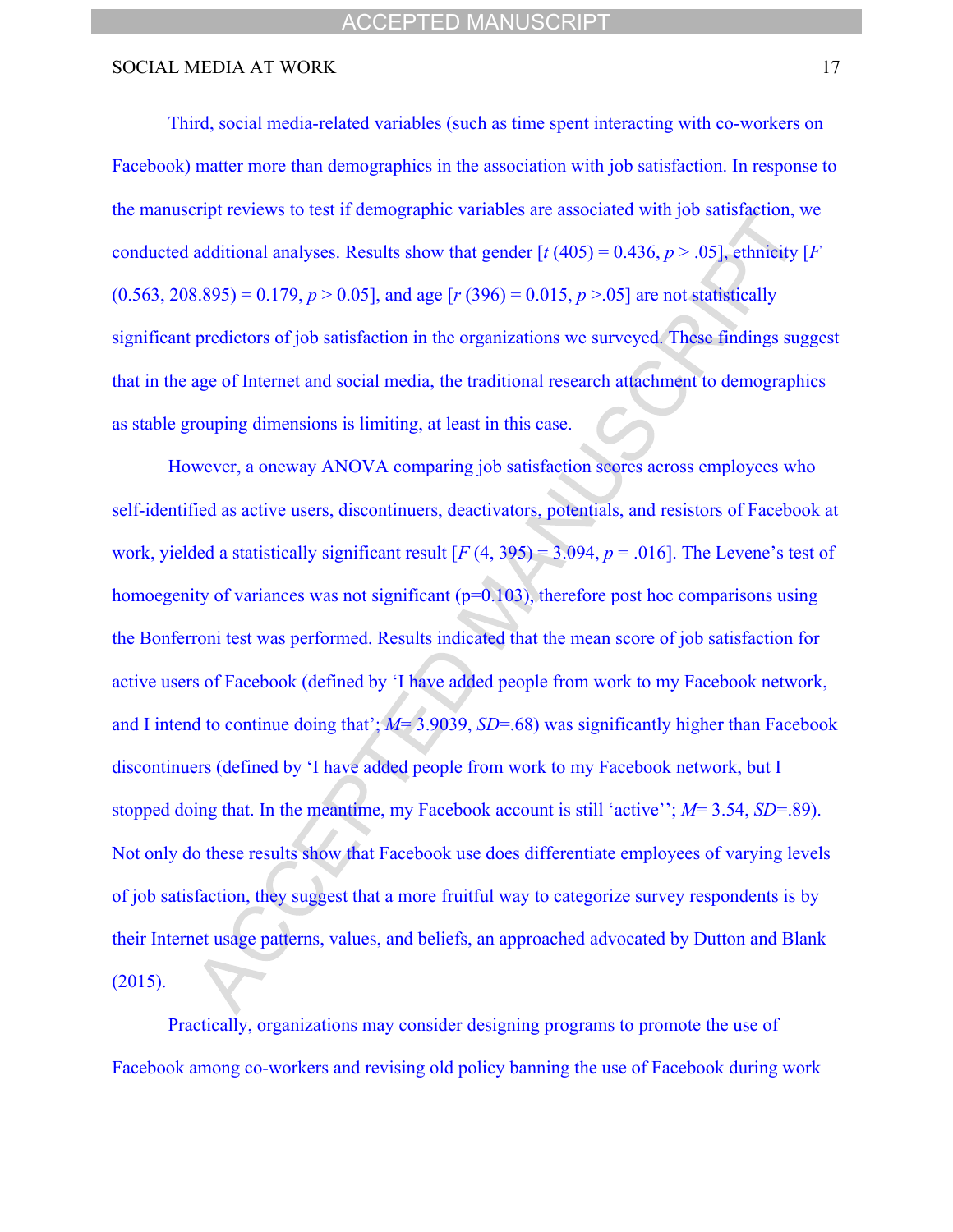time in light of the findings. As shown in this study, as well as the study by Authors (2016), time spent on Facebook interacting with coworkers is associated with a higher degree of job satisfaction (reported in this study) and a higher degree of perceived job calling (reported in Authors, 2016). It may be a misconception to treat time spent on Facebook as non-productive and time away from real work. In fact, time spent on Facebook interacting with co-workers may cultivate positive organizational dynamics that can improve the quality of professional life.

Finally, this study suggests that Facebook can be strategically and concurrently used as a social network tool (boyd & Ellison, 2007) and a social networking tool (Beer, 2008) for part time employees. Contrary to our initial prediction, part time employees turn out to be the group that reported having spent the most amount of time interacting with co-workers on Facebook. Perhaps part time employees feel less integrated within their organizations in the offline space. Therefore, they actively use Facebook as a social network tool to create a stronger sense of integration with their organizations in the online space. Furthermore, it is possible that part time employees use Facebook as a social networking tool with the hope to increase their likelihood of being hired as full time employees when the budget becomes available. Findings suggest that Facebook may play different and concurrent roles for workers with different employment statuses.

#### *6.1 Limitations and Future Research*

Findings from this study should be interpreted within the scope of some limitations. First, the data was collected in 2013. Given the wider adoption of Facebook and other social media sites within the workplace and a better general economic condition today, future research can investigate if the associations and differences reported in this research remain the same. Second, the scale we used to measure job satisfaction has a focus on the notion of 'work,' such as in the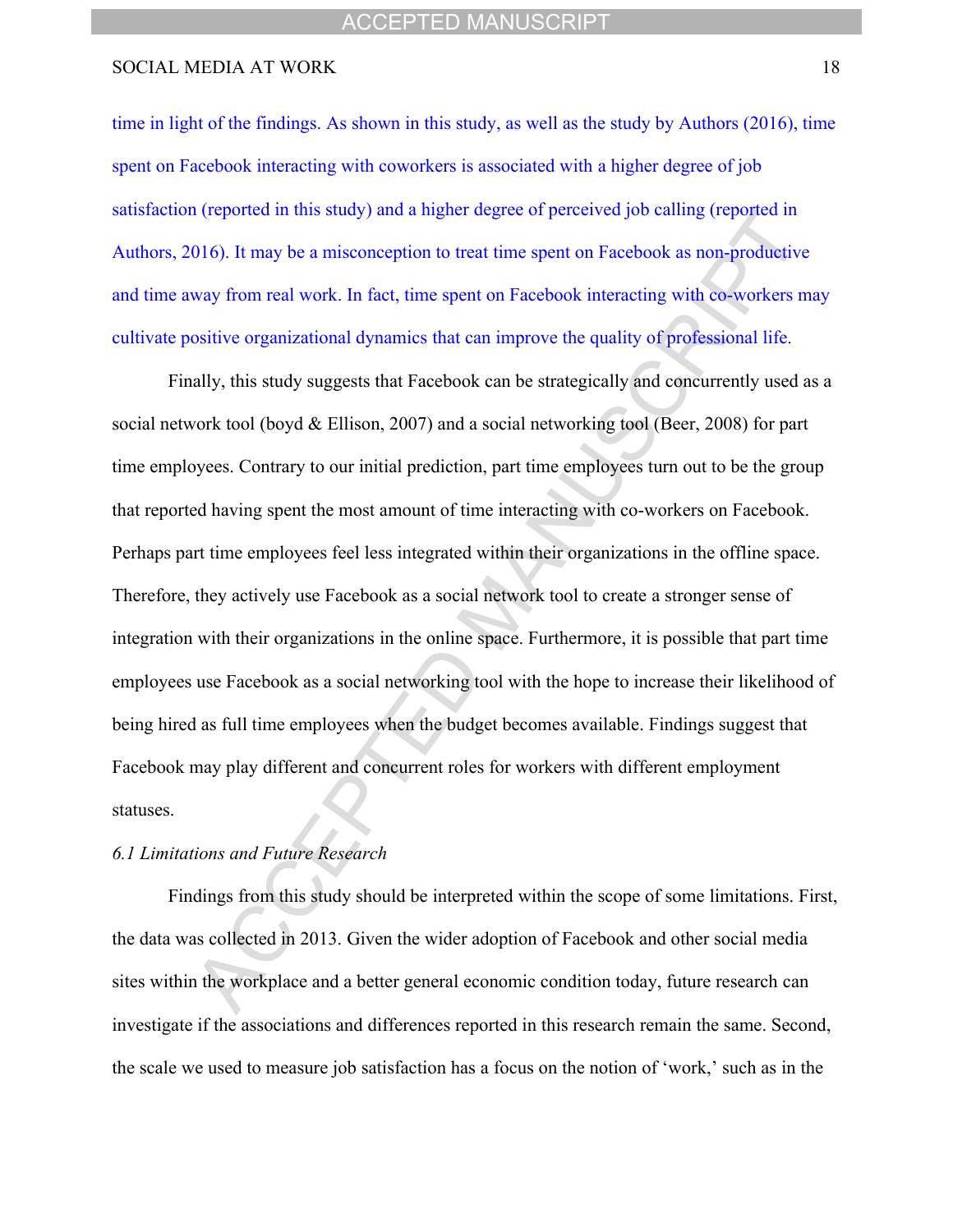statement "I find real enjoyment in my work." In response to the items in the job satisfaction scale, perhaps what participants responded to was a measure of work (which defines them as a professional, an expression of their talents, skills, and passions), and not simply their job (something to be done as a responsibility or task in exchange for a paycheck). Future research should tease apart the notions of satisfaction for one's work and satisfaction for one's job, perhaps in a new scale development study. Third, future research can perform an experiment to replicate and verify the causal relationship between social media interaction as an independent variable and job satisfaction as a dependent variable. Performing an experiment can also increase the randomness in the data, which is another limitation of the current sample for parametric statistical tests.

Finally, the study used a single item to measure time from Ellison, Steinfield, and Lampe's (2007) scale of Intensity of Facebook Use. While the use of a single item may be appropriate for the goal of this study, which is to measure clock time, future studies can adapt the entire scale by Ellison et al. (2007) to measure the intensity of Facebook use among co-workers, instead of just clock time, to investigate the relationships between Facebook use and various organizational variables. Also, a more complex construct of time is organizational temporality, which can be measured by using Ballard and Seibold's (2003) scale to understand how employees experience time at work (e.g., urgency, pace, scarcity, nonlinearity). Last, scholars can take a qualitative approach to understand how co-workers use Facebook, beyond simply in terms of the amount of clock time. This will help us further grasp what social media interactions look like inside and outside the workplace.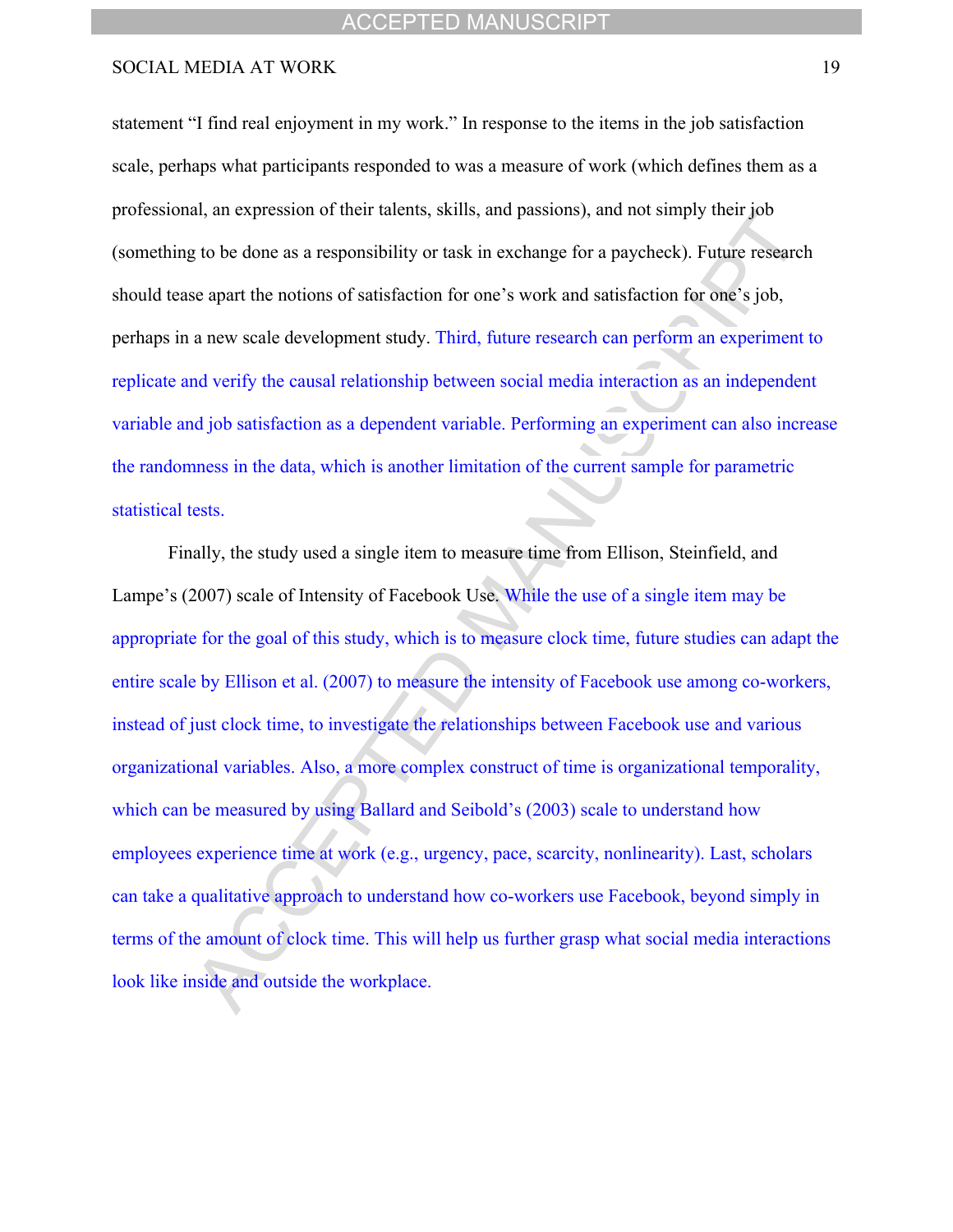#### References

- Ballard, D. I., & Seibold, D. R. (2003). Communicating and organizing in time a meso-level model of organizational temporality. *Management Communication Quarterly*, *16*, 380- 415. doi: 10.1177/0893318902238896
- Baruch, Y., & Holtom, B. C. (2008). Survey response rate levels and trends in organizational research. *Human Relations*, *61*(8), 1139-1160. doi:10.1177/0018726708094863
- Beer, D. (2008). Social network(ing) site… revisiting the story so far: A response to danah boyd & Nicole Ellison. *Journal of Computer-Mediated Communication*, 13, 516-529. doi: 10.1111/j.1083-6101.2008.00408.x
- boyd, d. m., & Ellison, N. B. (2007). Social network sites: Definition, history, and scholarship. *Journal of Computer-Mediated Communication*, *13*, 210-230. doi:10.1111/j.1083- 6101.2007.00393.x
- Brayfield, A. H., & Rothe, H. F. (1951). An index of job satisfaction. *Journal of Applied Psychology*, *35*, 307-311. doi:10.1037/h0055617
- Cameron, K. S., & Spreitzer, G. (2011*). The handbook of positive organizational scholarship*. New York: Oxford University Press.
- Conway, N., & Briner, R. B. (2002). Full-time versus part-time employees: Understanding the links between work status, the psychological contract, and attitudes. *Journal of Vocational Behavior*, *61*, 279-301. doi:10.1006/jvbe.2001.1857
- Dailey, S. L. (2016). What happens before full-time employment? Internships as a mechanism of anticipatory socialization. *Western Journal of Communication*, *80*, 453-480. doi:10.1080/10570314.2016.1159727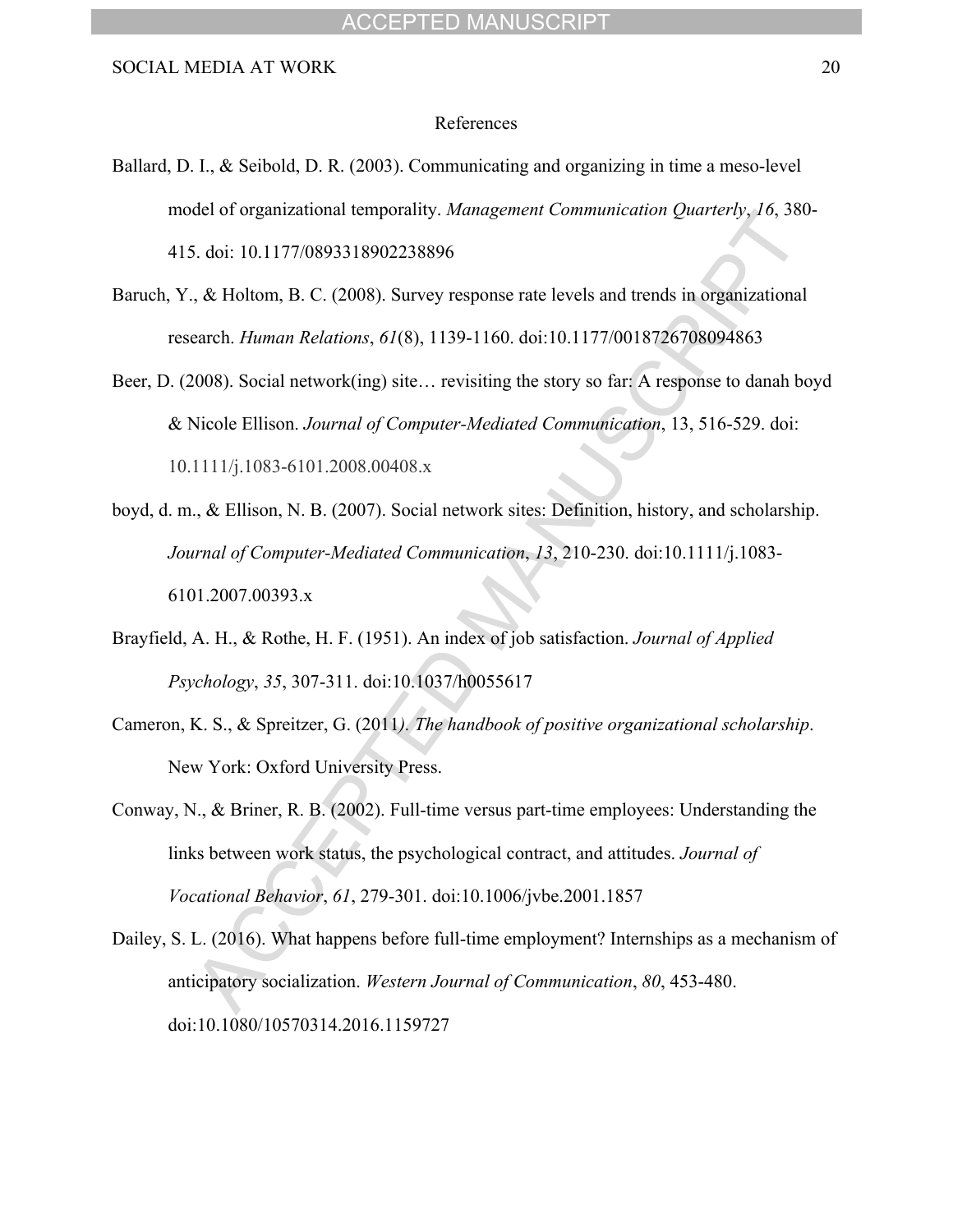- Dutton, W. H., & Blank, G. (2015). Cultural stratification on the Internet: Five clusters of values and beliefs among users in Britain. *Communication and Information Technologies Annual*. Retrieved from: http://dx.doi.org/10.1108/S2050-206020150000010001
- Eberhardt, B. J., & Shani, A. B. (1984). The effects of full-time versus part-time employment status on attitudes toward specific organizational characteristics and overall job satisfaction. *Academy of Management Journal*, *27*, 893-900. doi:10.2307/255887
- Ellison, N. B., Steinfield, C., & Lampe, C. (2007). The benefits of Facebook "friends:" Social capital and college students' use of online social network sites. *Journal of Computer-Mediated Communication*, *12*, 1143-1168. doi:10.1111/j.1083-6101.2007.00367.x
- Gibbs, J. L., Rozaidi, N. A., & Eisenberg, J. (2013). Overcoming the "ideology of openness": Probing the affordances of social media for organizational knowledge sharing. *Journal of Computer-Mediated Communication*, *19*, 102-120. doi: 10.1111/jcc4.12034
- Gossett, L. M. (2001). The long-term impact of short-term workers. *Management Communication Quarterly*, *15*, 115-120. doi:10.1177/0893318901151007
- Idler, E. L., & Benyamini, Y. (1997). Self-rated health and mortality: A review of twenty-seven community studies. *Journal of Health and Social Behavior*, 38, 21-37.
- Judge, T. A., Locke, E. A., Durham, C. C., & Kluger, A. N. (1998). Dispositional effects on job and life satisfaction: The role of core evaluations. *Journal of Applied Psychology*, *83*, 17- 34. doi:10.1037/0021-9010.83.1.17
- Kalliath, T., & Morris, R. (2002). Job satisfaction among nurses: A predictor of burnout levels. *Journal of Nursing Administration*, *32*, 648-654.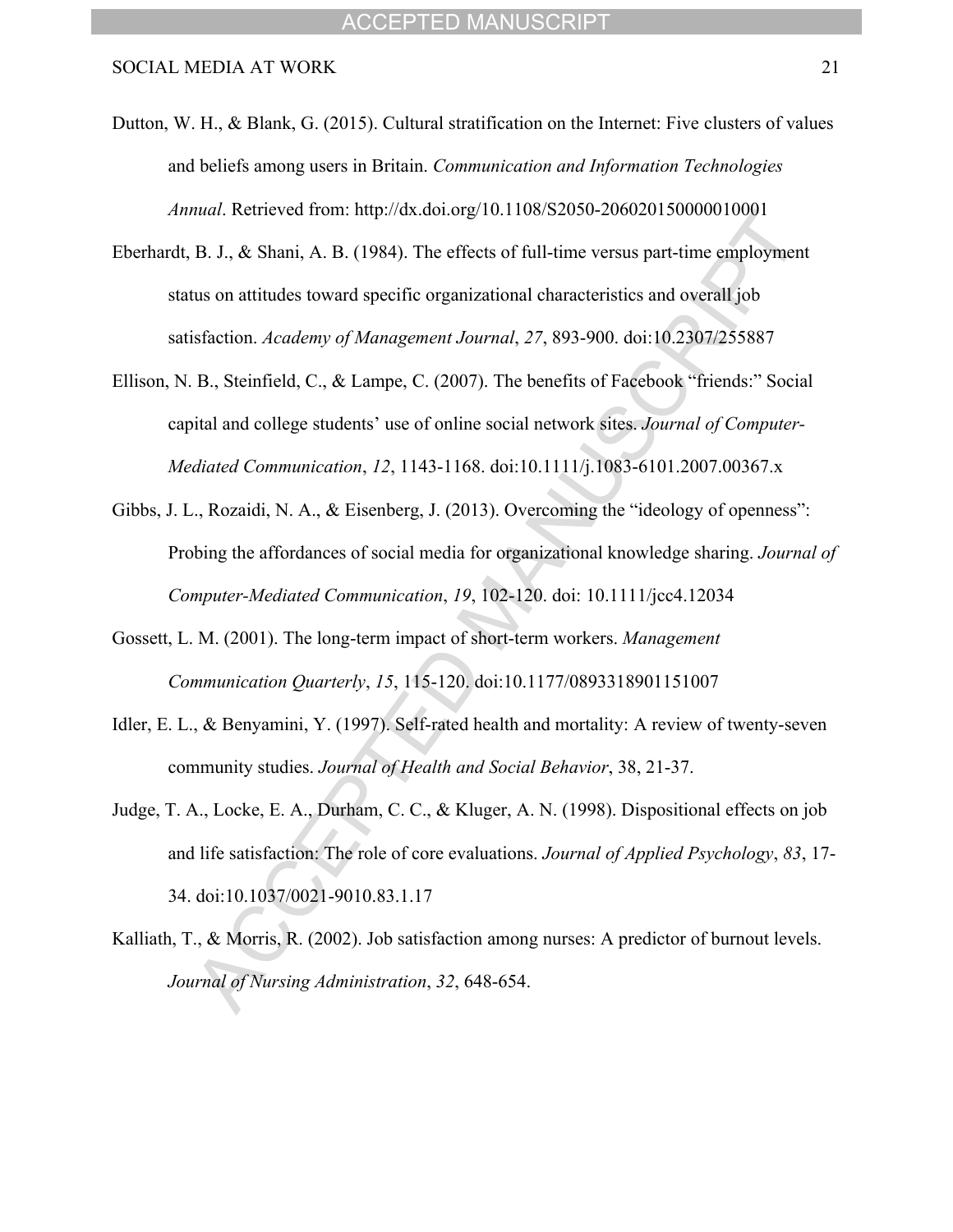Kim, J., & Lee, J. E. R. (2011). The Facebook paths to happiness: Effects of the number of Facebook friends and self-presentation on subjective well-being. *Cyberpsychology, Behavior, and Social Networking*, *14*, 359-364. doi:10.1089/cyber.2010.0374

- Leonardi, P. M., Huysman, M., & Steinfield, C. (2013). Enterprise social media: Definition, history, and prospects for the study of social technologies in organizations. *Journal of Computer-Mediated Communication*, *19*, 1-19. doi:10.1111/jcc4.12029
- Leiter, M. P., & Maslach, C. (1988). The impact of interpersonal environment on burnout and organizational commitment. *Journal of Organizational Behavior*, *9*, 297-308. doi:10.1002/job.4030090402
- Leftheriotis, I., & Giannakos, M. N. (2014). Using social media for work: Losing your time or improving your work? *Computers in Human Behavior*, *31*, 134-142. doi:10.1016/j.chb.2013.10.016
- Locke, E. A. (1976). The nature and causes of job satisfaction. In M. D. Dunnette (Ed.). *Handbook of industrial and organizational psychology*. Chicago: Rand McNally College.
- McAfee, A. P. (2009) Enterprise 2.0: *New collaborative tools for your organization's toughest challenges*. Boston: Harvard Business School Press.
- McLaughlin, C., & Vitak, J. (2012). Norm evolution and violation on Facebook. *New Media & Society, 14*, 299-315*.* doi: 10.1177/1461444811412712
- Miller, K. (2012). *Organizational communication: Approaches and processes*. Belmont, CA: Wadsworth Publishing.
- NACE. (2014). The college class of 2014. *National Association of Colleges and Employers*. Retrieved from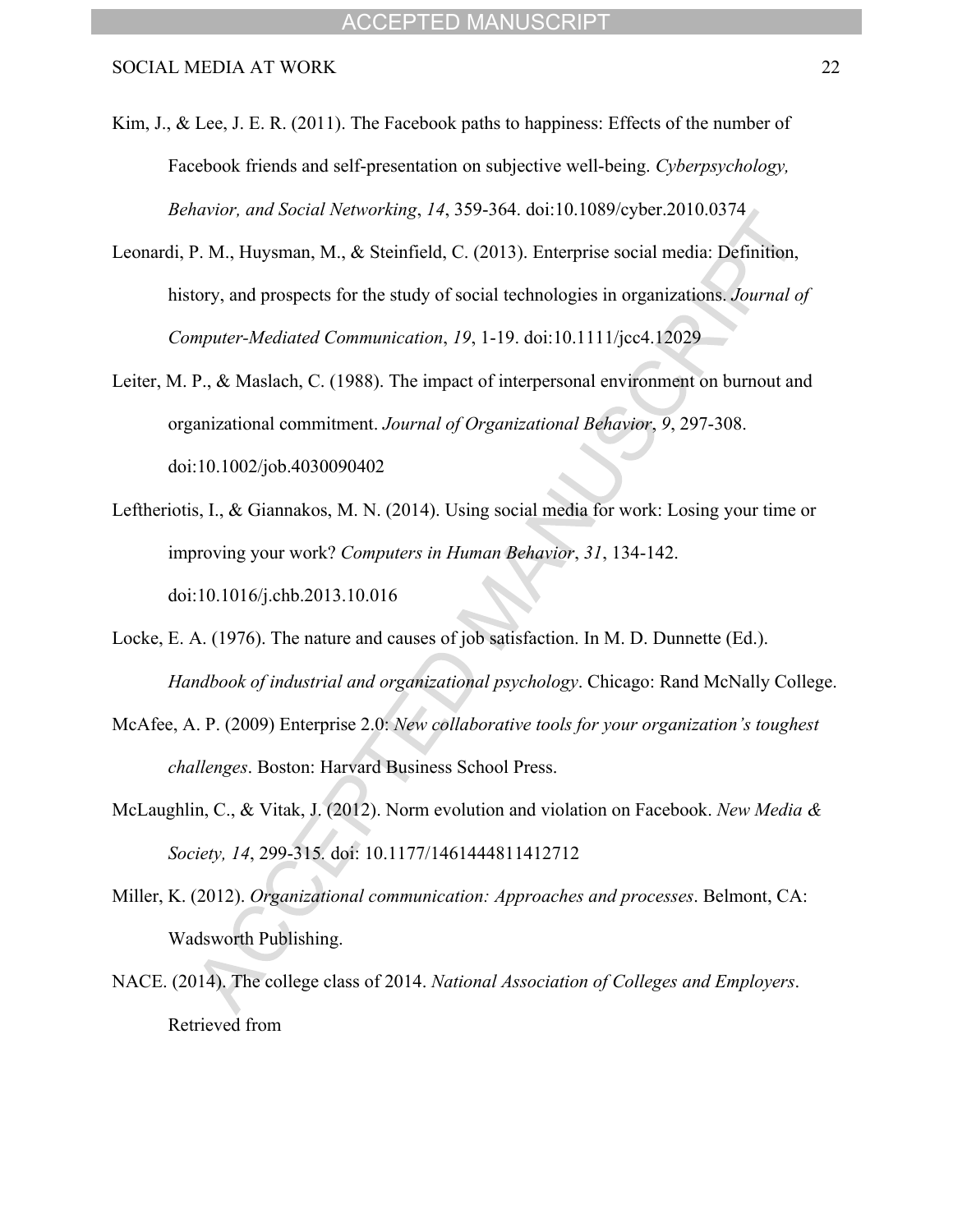#### ACCEPTED MANUSCRIPT

#### SOCIAL MEDIA AT WORK 23

http://www.naceweb.org/uploadedFiles/Content/staticassets/downloads/executive-summary/2014-student-survey-executive-summary.pdf

- Peluchette, J. V. E., Karl, K., Coustasse, A., & Emmett, D. (2012). Professionalism and social networking: Can patients, physicians, nurses, and supervisors all be "friends?" *Health Care Manager*, *31*, 285-294. doi:10.1097/HCM.0b013e31826fe252
- Rafferty, A. E., & Griffin, M. A. (2009). Job-satisfaction in organizational research. In D. A. Buchanan & A. Bryman (Eds.), *The Sage Handbook of Organizational Research Methods* (pp. 196–212). London: Sage.
- Sánchez Abril, P., Levin, A., & Del Riego, A. (2012). Blurred boundaries: Social media privacy and the twenty-first-century employee. *American Business Law Journal*, *49*, 63-124. doi:10.1111/j.1744-1714.2011.01127.x
- Scott, C. R., & Stephens, K. K. (2009). It depends on who you're talking to...: Predictors and outcomes of situated measures of organizational identification. *Western Journal of Communication*, *73*, 370-394. doi:10.1080/10570310903279075
- Staw, B. M. (1984). Organizational behavior: A review and reformulation of the field's outcome variables. *Annual Review of Psychology*, *35*, 627-666. doi:10.1146/annurev.ps.35.020184.003211
- Strauss, A., & Corbin, J. M. (1990). *Basics of qualitative research: Grounded theory procedures and techniques*. Newbury Park, CA: Sage.
- Sun, Y., & Shang, R. A. (2014). The interplay between users' intraorganizational social media use and social capital. *Computers in Human Behavior*, *37*, 334-341. doi: 10.1016/j.chb.2014.03.048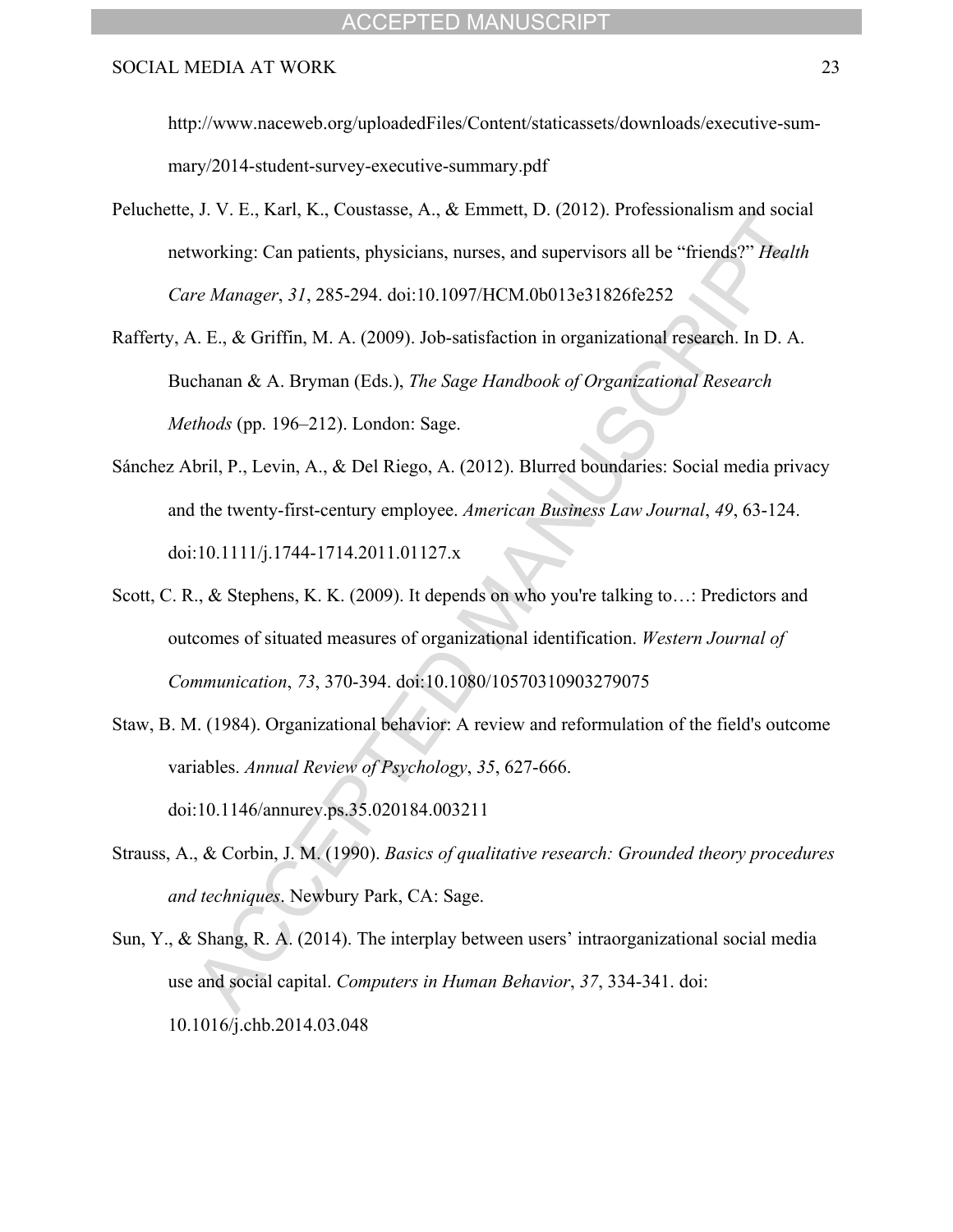Treem, J. W., & Leonardi, P. M. (2012). Social media use in organizations: Exploring the affordances of visibility, editability, persistence, and association. *Communication Yearbook*, *36*, 143-189. doi:10.2139/ssrn.2129853

United States Bureau of Labor Statistics. (2015). Labor force statistics from the current population survey. Retrieved from http://www.bls.gov/cps/cpsaat08.htm

Valenzuela, S., Park, N., & Kee, K. F. (2009). Is there social capital in a social network site?: Facebook use and college students' life satisfaction, trust, and participation. *Journal of Computer-Mediated Communication*, *14*, 875-901. doi:10.1111/j.1083- 6101.2009.01474.x

- Valkenburg, P. M., Peter, J., & Schouten, A. P. (2006). Friend networking sites and their relationship to adolescents' well-being and social self-esteem. *CyberPsychology & Behavior*, *9*, 584–590. doi:10.1089/cpb.2006.9.584
- Vitak, J., Lampe, C., Ellison, N., & Gray, R. (2012). ''Why won't you be my Facebook friend?": Strategies for managing context collapse in the workplace. Proceedings of the 7th Annual iConference. Toronto, Ontario, Canada: ACM. doi:10.1145/2132176.2132286
- Wanous, J. P., Reichers, A. E., & Hudy, M. J. (1997). Overall job satisfaction: How good are single-item measures? *Journal of Applied Psychology, 82*, 247.

Wrench, J. S., Thomas-Maddox, C., Richmond, V. P., & McCroskey, J. C. (2008). *Quantitative research methods for communication: A hands-on approach*. New York: Oxford University Press.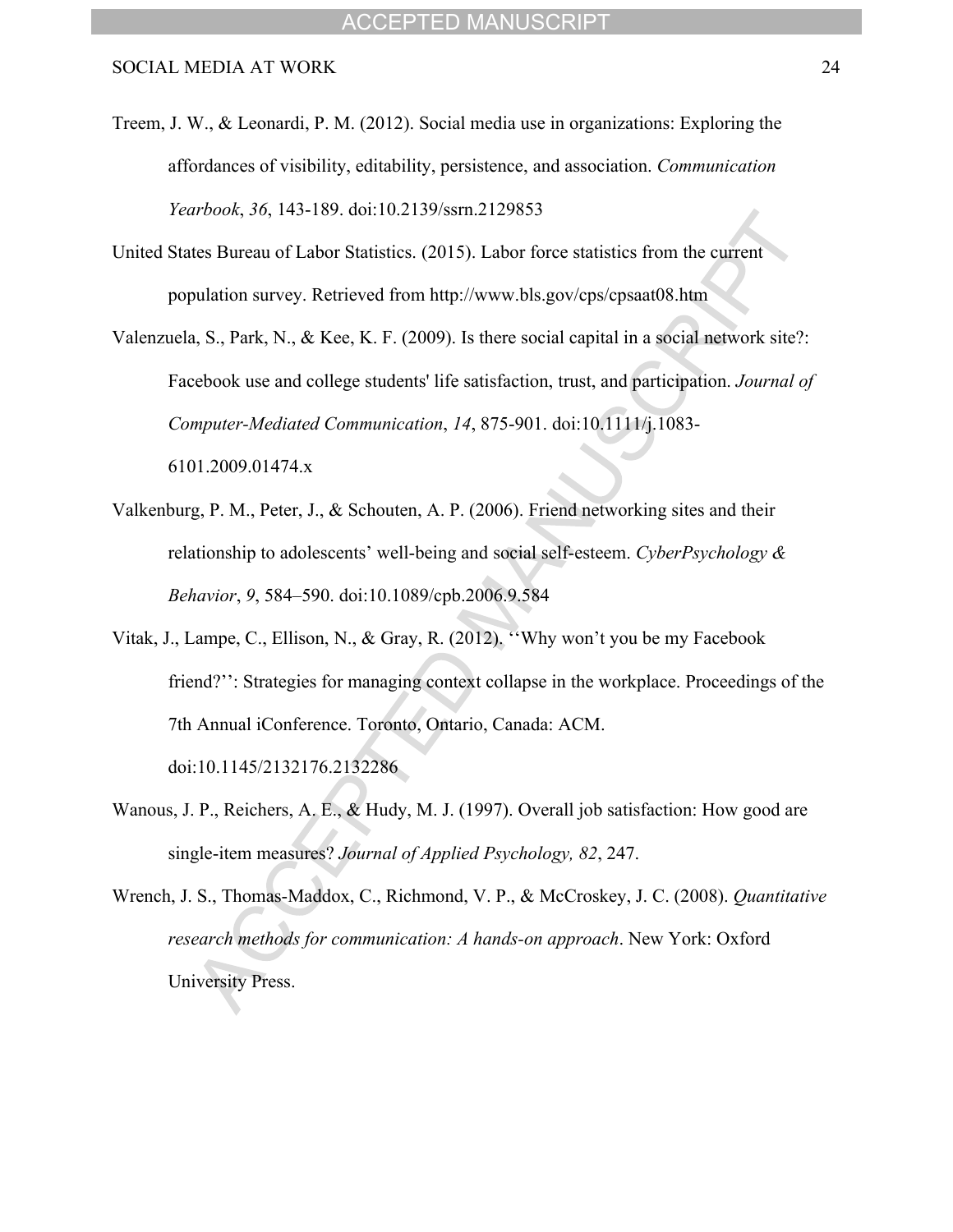# ACCEPTED MANUSCRIPT

# SOCIAL MEDIA AT WORK 25

# Appendix

Table 1

*Chi-Square Comparison Table of Pairs of Employees with Different Employment Status*

| Employment Status (n)                              | $\overline{\chi^2(1)}$ | $\mathbf{p}$ |
|----------------------------------------------------|------------------------|--------------|
| Full time $(123)$ vs. Part time $(18)$             | $\overline{20.51}$     | $.000*$      |
| Full time (123) vs. Contract (14)                  | 1.24                   | .536         |
| Full time (123) vs. Student intern/other (11) 1.33 |                        | .514         |
| Part time (18) vs. Contract (14)                   | 8.72                   | .013         |
| Part time (18) vs. Student intern/other (11)       | 2.57                   | .277         |
| Contract (14) vs. Student intern/other (11)        | 2.561                  | .278         |
| $\sqrt[p]{p} < .009$ .                             |                        |              |